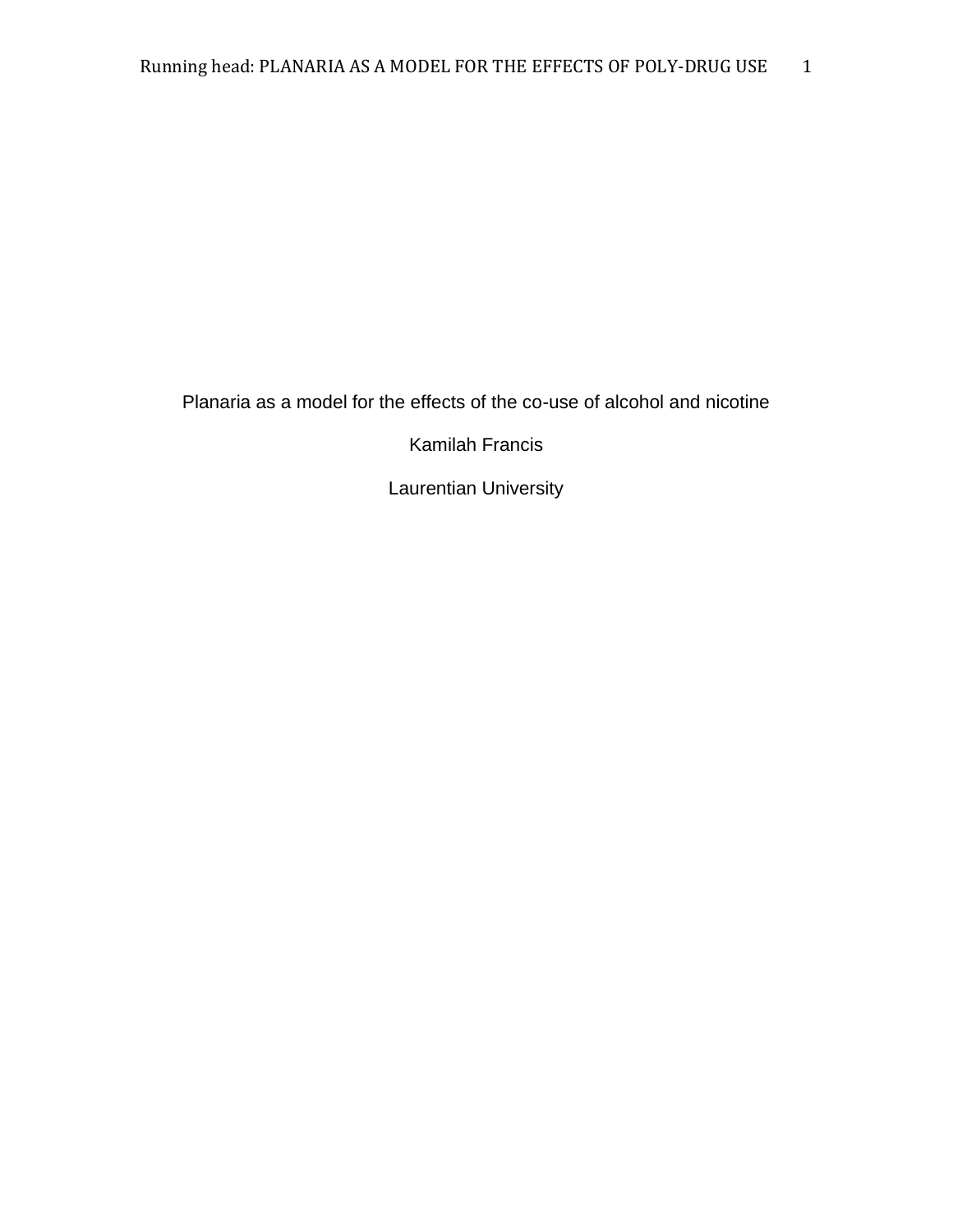# Abstract

Poly drug abuse is the abuse of more than one drug, often simultaneously, and is common in many drug-abusers in real-life conditions (Raffa, 2008). The co-use of alcohol and cigarettes is especially prevalent among heavy drinkers such as those diagnosed with alcoholism or alcohol abuse (Bobo & Husten, 2000). The purpose of this study is to gain further insight into the potential mechanisms involved in the poly-drug abuse of alcohol and cigarettes by observing the withdrawal effects of each individual drug versus the combined drugs in the planarian flatworm. Planarian locomotor velocity (pLMV) and atypical behaviours are the behavioural paradigms used in this experiment to quantify the withdrawal effects observed. Results reveal a complex relationship between alcohol and nicotine with interactions between concentration and exposure time to influence the poly-drug relationship.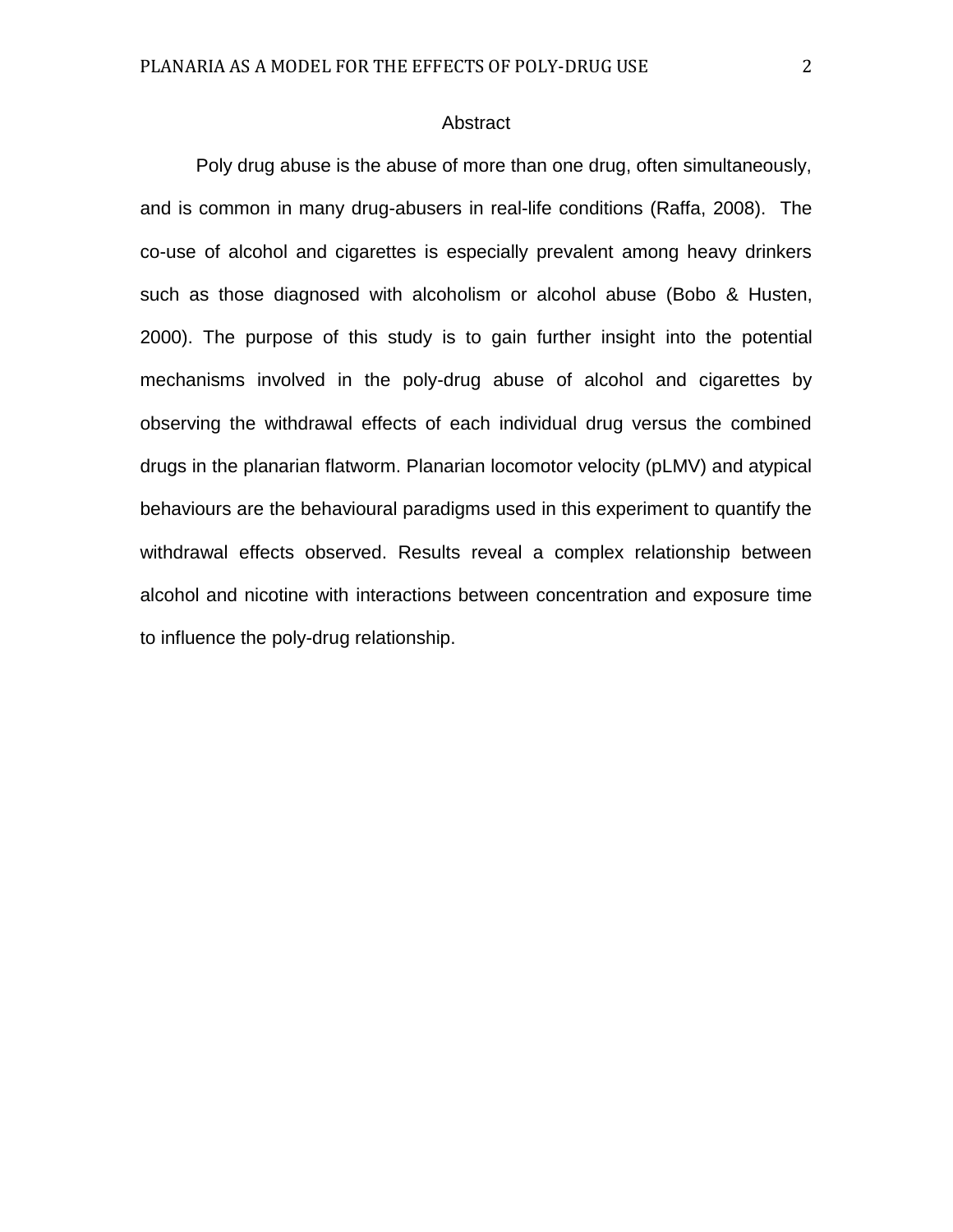| Current knowledge on the interactions of alcohol and cigarettes 9<br>Using planaria as a model for poly-drug abuse10 |  |
|----------------------------------------------------------------------------------------------------------------------|--|
|                                                                                                                      |  |
|                                                                                                                      |  |
| Preliminary determination of drug concentration 20                                                                   |  |
|                                                                                                                      |  |
|                                                                                                                      |  |
|                                                                                                                      |  |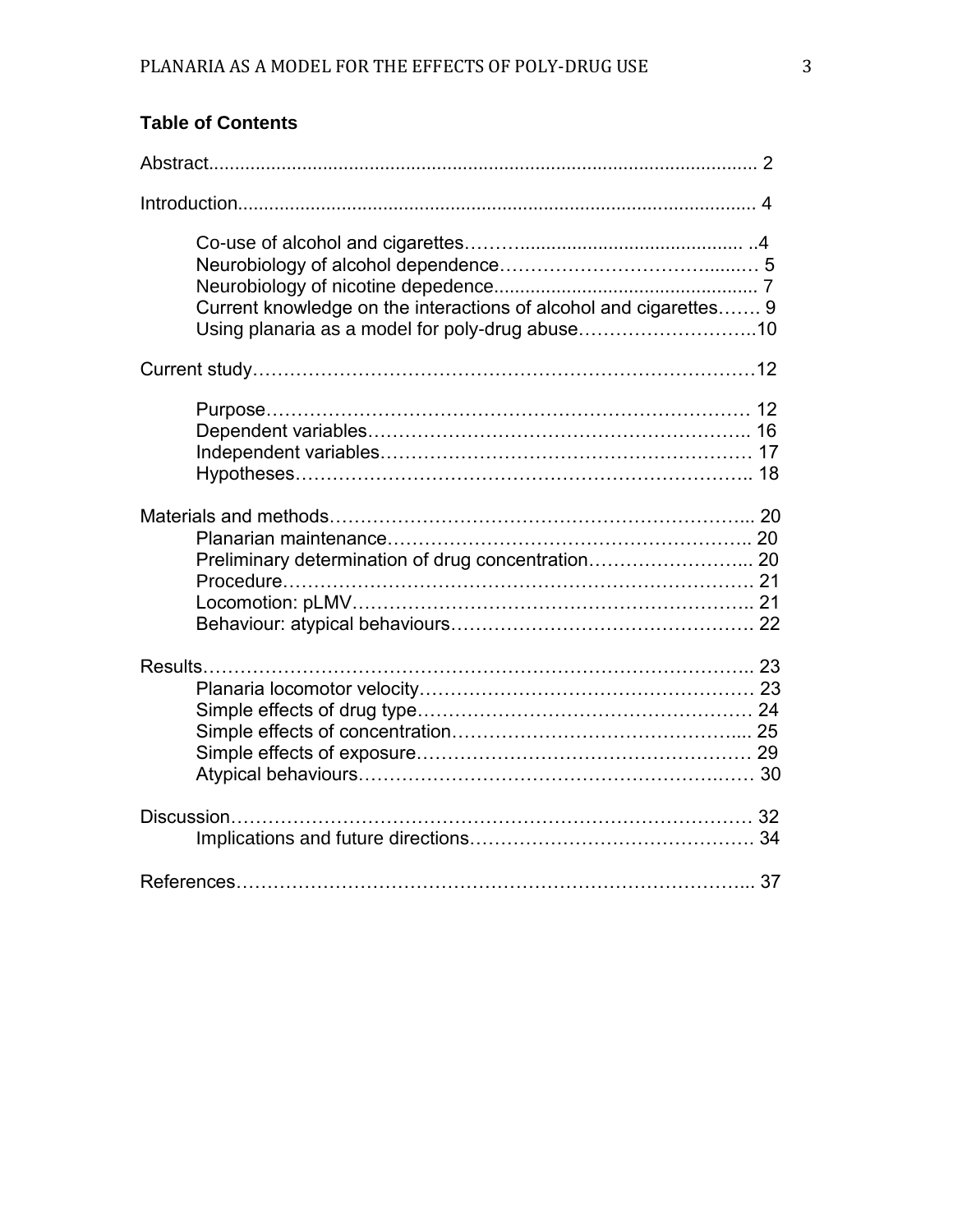Planaria as a model for the effects of the co-use of alcohol and nicotine

# **Co-use of alcohol and cigarettes**

Poly drug abuse is the abuse of more than one drug, often simultaneously, and it occurs in many drug-abusers in real-life conditions (Raffa, 2008). The purpose of this study was to determine whether a significant difference exists between single drug use and poly-drug use as is suggested in the book Planaria: A model for drug action and abuse (Raffa, 2008).

The co-use of alcohol and cigarettes is especially prevalent among heavy drinkers such as those diagnosed with alcoholism or alcohol abuse (Bobo and Husten, 2000). According to Patten and colleagues (1995) 95% of alcoholics smoke cigarettes with approximately 70% of these individuals being considered heavy smokers (smoking an average of more than one pack a day) (Collins & Marks, 1995). In 1996, Hurt et al. reported the cigarette use of in-patient alcoholics to be 75%.

Moreover, based on correlative studies, it was found that individuals who were alcohol dependent were three times more likely to be cigarette smokers than individuals of the general population, and those who were dependent on cigarettes were four times more likely than the general population to be dependent on alcohol (Grant et al., 2004). Thus, individuals who smoked were more likely to drink and vice versa.

When it comes to poly-drug abuse, understanding the interaction between the effects of the co-use of alcohol and cigarettes on the brain is essential and would have important implications in various healthcare fields (NIAAA, 2007).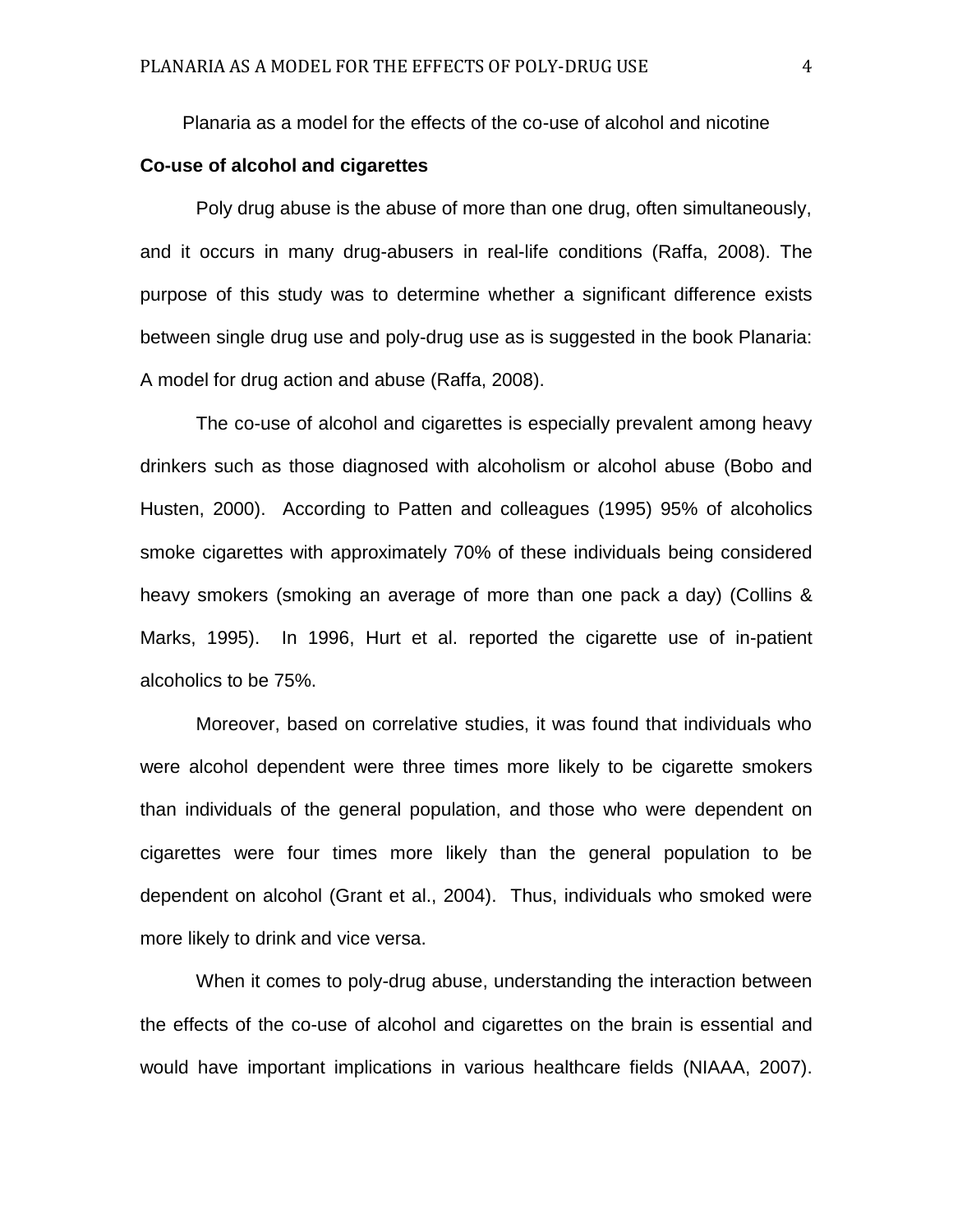However, actually discovering the separate mechanisms involved in creating the combined effect of the drugs has proven to be rather difficult as their mechanisms involve some of the same receptors and their co-use is quite common (NIAAA, 2007).

Thus, the purpose of this study is essentially to tease apart and gain further insight into the mechanism involved in the poly-drug abuse of alcohol and cigarettes by studying the behavioural effects each drug exerts on a planarian model individually and then combined. In order to attempt this understanding of the mechanisms involved in the interaction between alcohol and tobacco, it is first necessary to understand each drug, as well as the neurobiology involved in the consumption of each drug, individually.

#### **Neurobiology of alcohol dependence**

Alcohol consumption is the third leading cause of preventable deaths worldwide (Spanagel et al., 2013). The mechanism of addiction to alcohol, from the initial intoxication to the initiation of the behaviour that allows the individual to maintain the excessive drinking habit, while promoting relapse during abstinence, occurs primarily in the brain (Lovinger, 2008).

Communication in the brain occurs between neurons, which transfer information using chemical messengers known as neurotransmitters (Yamashita, 1998). Neurotransmitters are released by one neuron and bound to another by specialized protein receptors (Yamashita, 1998). Alcohol works by reducing the excitatory effects of glutamate on the NMDA receptor subtype and increasing the inhibitory actions of gamma-aminobutyric acid (GABA) at the GABAA receptor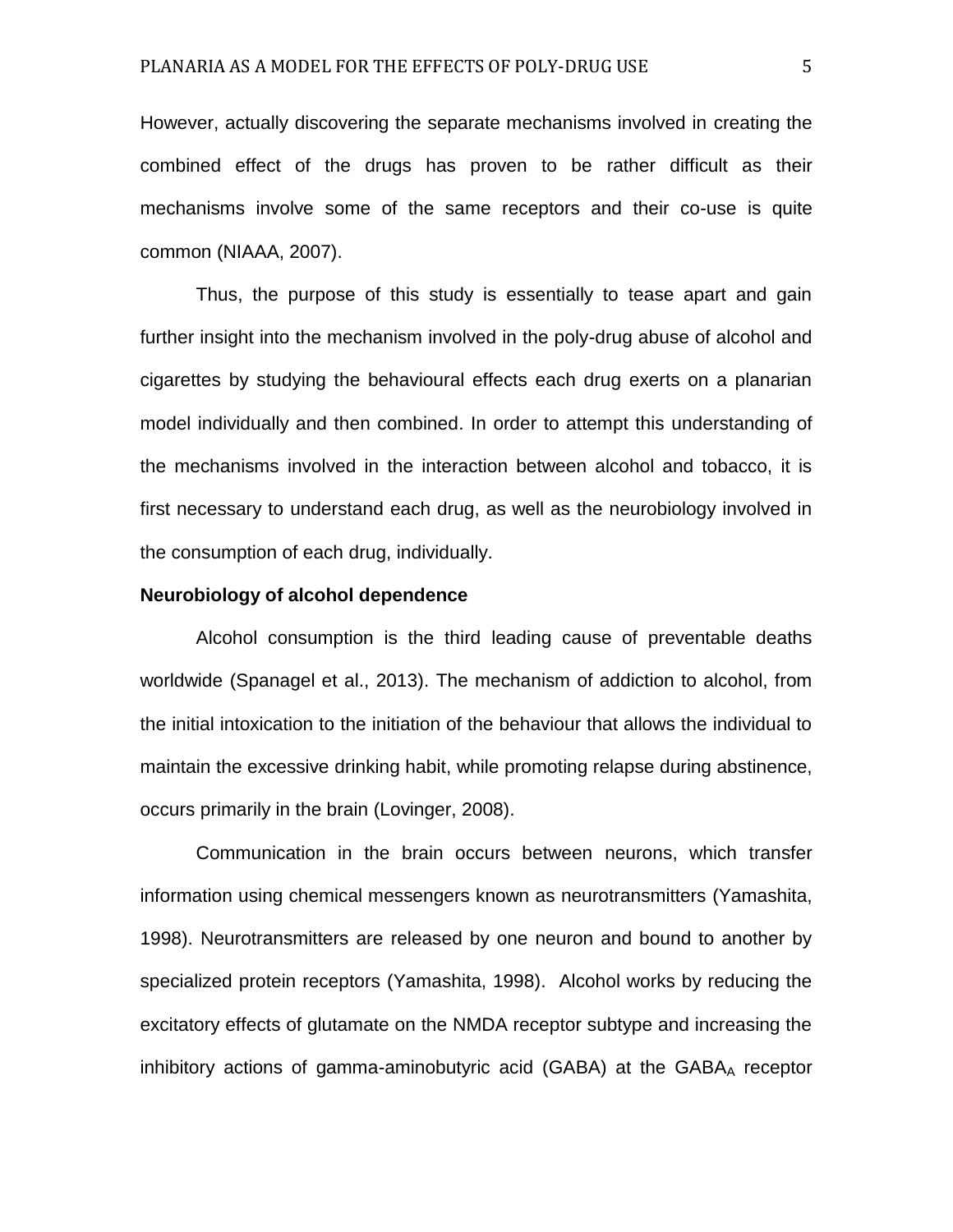(Yamashita, 1998). In this respect, alcohol is commonly referred to as a depressant due to its mainly inhibitory action on the brain (Yamashita, 1998). Alcohol does not only act on these neurotransmitters however (Yamashita, 1998). It actually has a fairly widespread set of targets in the brain and is believed to also play a role on other neurotransmitters such as dopamine, serotonin (5-HT), acetylcholine and opioid peptides (Yamashita, 1998). These acute effects of alcohol consumption differ greatly from the chronic effects of alcohol abuse (Yamashita, 1998).

Ethanol acts as a positive reinforce (Weiss and Porrino, 2002). Like all drugs it causes the release of dopamine in the ventral tegmental area of the mesocorticolimbic reward pathway (Weiss and Porrino, 2002), which then projects to the nucleus accumbens, amygdala and frontal cortex (Markou, 2008). While most other abused drugs have been shown to have direct actions at dopamine synapses, alcohol is believed to act on dopamine synapses indirectly through GABA (Weiss and Porrino, 2002). The actual mechanism for this process is still unknown (Weiss and Porrino, 2002).

Both neuroadaptation and reinforcement contribute to the development of the drug dependence by underlying the acute response in addition to the establishment of the chronic craving characteristic of addictions (NIAAA, 2000). Neuroadaptation is a term used to describe the compensatory adjustments the brain makes in order to normally function despite the presence of the abused drugs (NIAAA, 2000). As seen in chronic alcohol exposure, this neuroadaptive change may be a permanent change and is a contributing factor to the relapse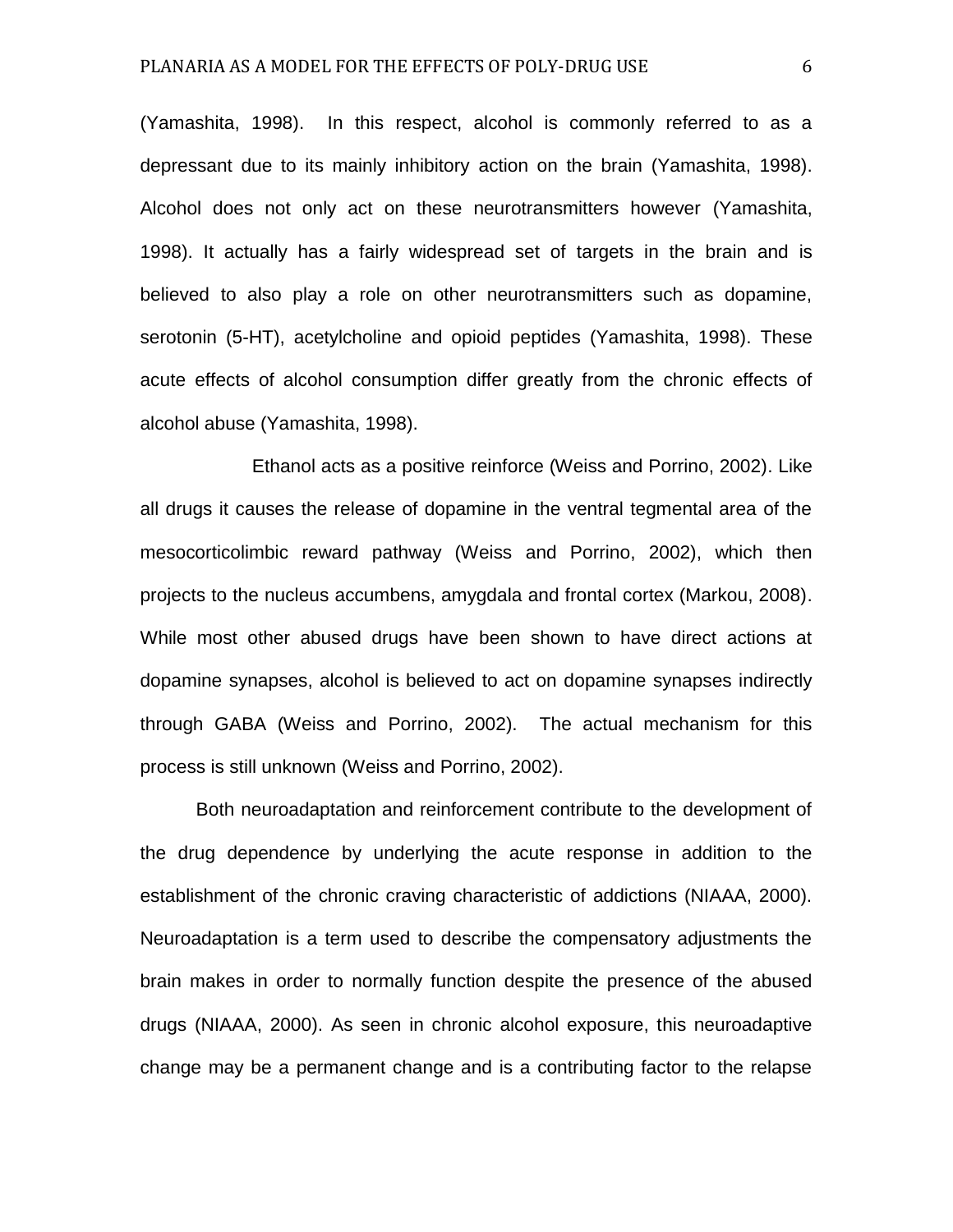seen in drug addictions (Weiss and Porrino, 2002). Adapatations such as dopamine hypofunction in the mesolimbic pathway occur as a means of countering sustained stimulation of the system by alcohol (Weiss and Porrino, 2002). Reinforcement occurs when a rewarding stimulus (for example drugs or any rewarding behavior), or the relief of an unpleasant state, causes the increased probability of a behavioural response (NIAAA, 2000). The hypofunction of dopamine that occurs as a result of the neuroadaptations are responsible for the reinforcement of the alcohol dependence (Weiss and Porrino, 2002). The mesolimbic dopamine hypofunction is significant enough to cause the maintenance of the addiction by promoting the intake of alcohol as a compensatory measure for the decreased efficacy of dopamine release (Weiss and Porrino, 2002). It also motivates the resumption of drinking in cases of cessation to reverse the dopamine deficits (Weiss and Porrino, 2002). Thus, the withdrawal effects experienced promote the addicted user to resume the addictive behaviour (Weiss and Porrino, 2002).

#### **Neurobiology of nicotine dependence**

Nicotine has been identified as the main addictive substance in tobacco (Markou, 2008) and is responsible for the resultant stimulant effects, reinforcement and dependence that result from tobacco use (Kopnisky and Hyman, 2002). Addiction to nicotine is the most prevalent form of substance abuse (Markou, 2008) and the leading cause of preventable disease, disability and death in the United States of America (CDC, 2014). A one-time user of tobacco smoke has an estimated 33% probability of becoming tobacco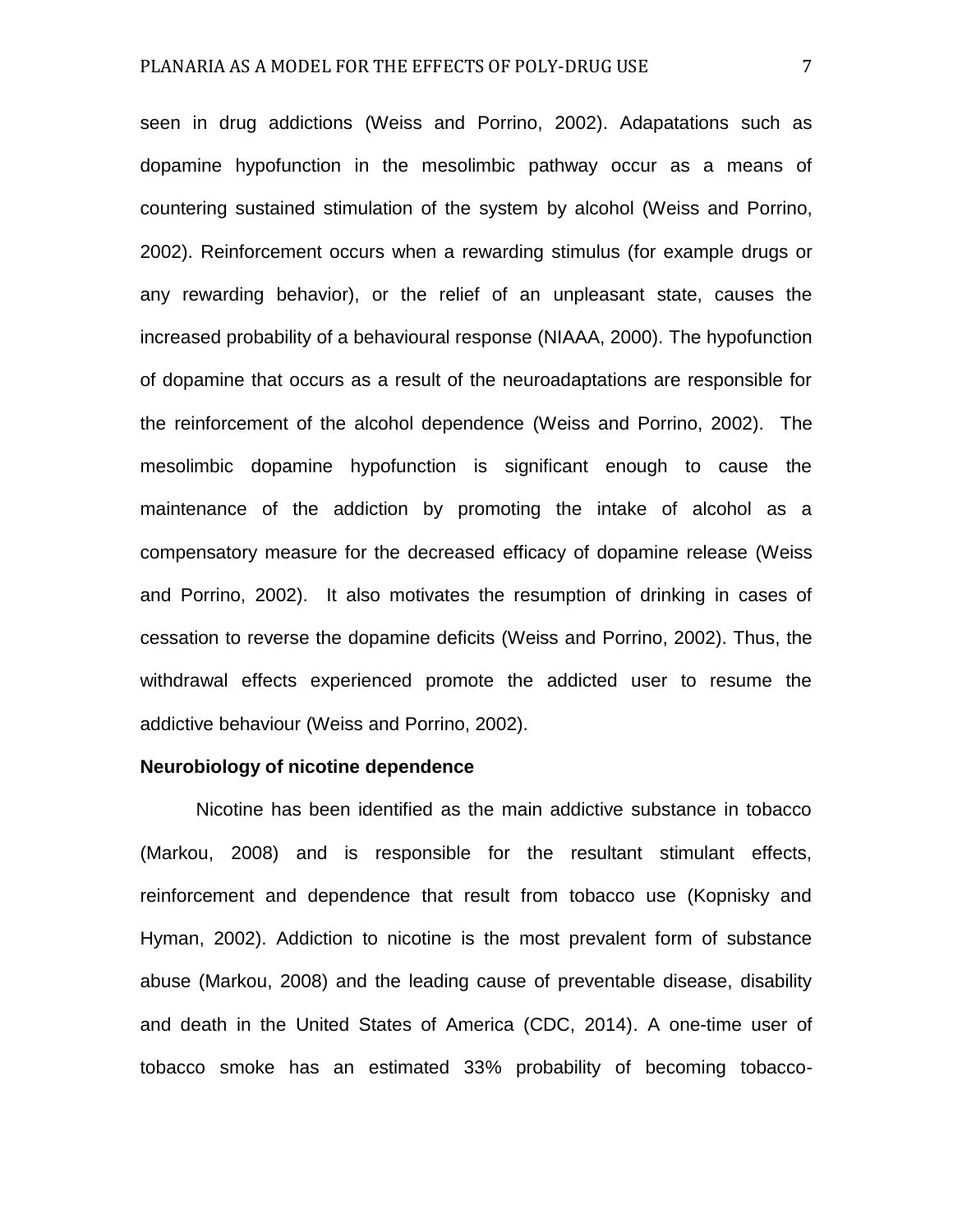dependent (Anthony, 2002). In comparison to alcohol, which has an estimated probability of drug dependence among first-time alcohol consumers of only 15%, and other addictive substances such as heroin, cocaine and cannabis, which have probabilities of 23%, 17%, and 9% respectively, tobacco remains the drug with the highest dependency probability (Anthony, 2002). It is powerfully reinforcing even in the absence of subjective euphoria (Kopnisky and Hyman, 2002).

The nicotine in cigarettes works by imitating the natural effects of the neurotransmitter acetylcholine by binding to its nicotinic receptor. Many nicotinic receptors are situated on presynaptic terminals and are responsible for modulating neurotransmitter release (Wonnacott, 1997). Nevertheless, nicotinic receptors may also be found at somatodendritic, axonal and postsynaptic sites Markou, 2008). This wide distribution of nicotinic receptors means that nicotine stimulates the release of most neurotransmitters in the brain (McGehee and Role, 1995). As a result, various neurotransmitter systems are involved in the rewarding effects of nicotine and the neuroadaptations that occur in response to chronic nicotine exposure from which dependence and withdrawal responses arise (Markour, 2008).

Exogenously administered nicotine, such as in cigarette smoking, directly increases dopamine transmission by acting on specific nicotinic acetylcholine receptors within the ventral tegmental area (Markou, 2008). Nicotine also excites nicotinic receptors on glutamatergic (excitatory) and GABA-releasing (inhibitory) terminals, resulting in a greater overall increase in dopamine levels (Markou,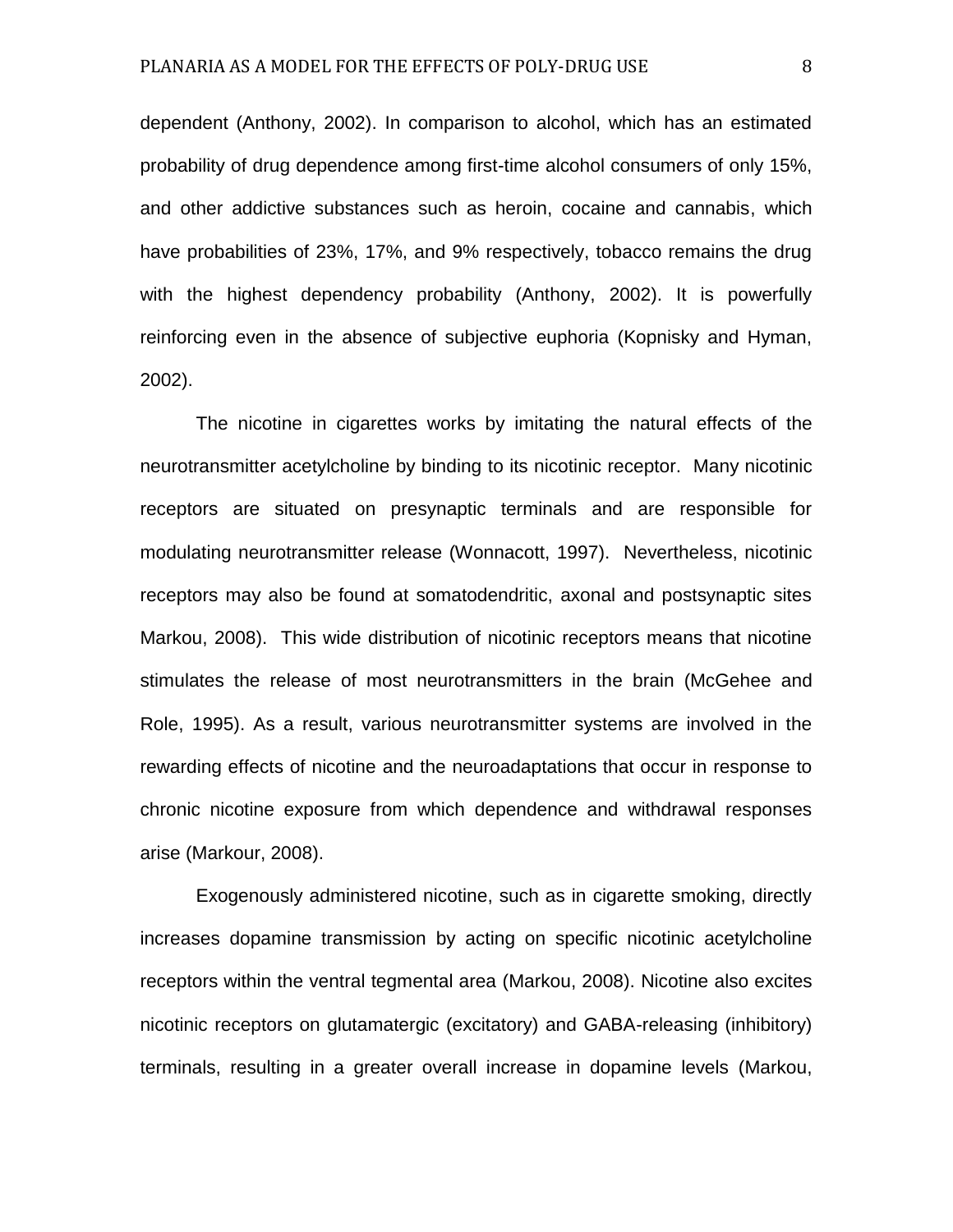2008). Chronic nicotine exposure leads to nicotine receptor desensitization, which results in the up-regulation of these receptors (Perry et al., 1999). Despite the change in number and function of nicotinic receptors, no neuroadaptations in GABA function have been found with the development of nicotine dependence.

The mesocorticolimbic pathway, which has already been discussed in pertinence to alcohol, is critically involved in several drugs of abuse, including nicotine abuse (Markou, 2008). Ample evidence implicates glutamate-GABAdopamine-acetylcholine interactions, particularly in the ventral tegmental area, in several behavioural and affective responses to nicotine (Markou, 2008).

Other unidentified products in tobacco that are thought to contribute to cigarette addiction act by inhibiting monoamine oxidase B (MAO B) (Markou, 2008). MAO B is responsible for breaking down dopamine after its reuptake resulting in higher concentrations of dopamine in the reward circuit that contributes to the dependency (Markou, 2008). Nornicotine is also recognized to contribute to cigarette addiction (Markou, 2008).

## **Current knowledge on the interactions of alcohol and cigarettes**

For many years it has been known that alcoholism and cigarette addiction very commonly co-occur (Davis and de Fiebre, 2006). In 1860, Reverend George Trask even commented on how uncommon it was to know a drunkard who did not use tobacco (Trask, 1860). Even so, to this day, relatively little is actually known about the neurobiological mechanisms underlying the co-abuse of both alcohol and cigarettes (Davis and de Fiebre, 2006). As reviewed above, both drugs appear to act on many of the same neurotransmitters (nicotinic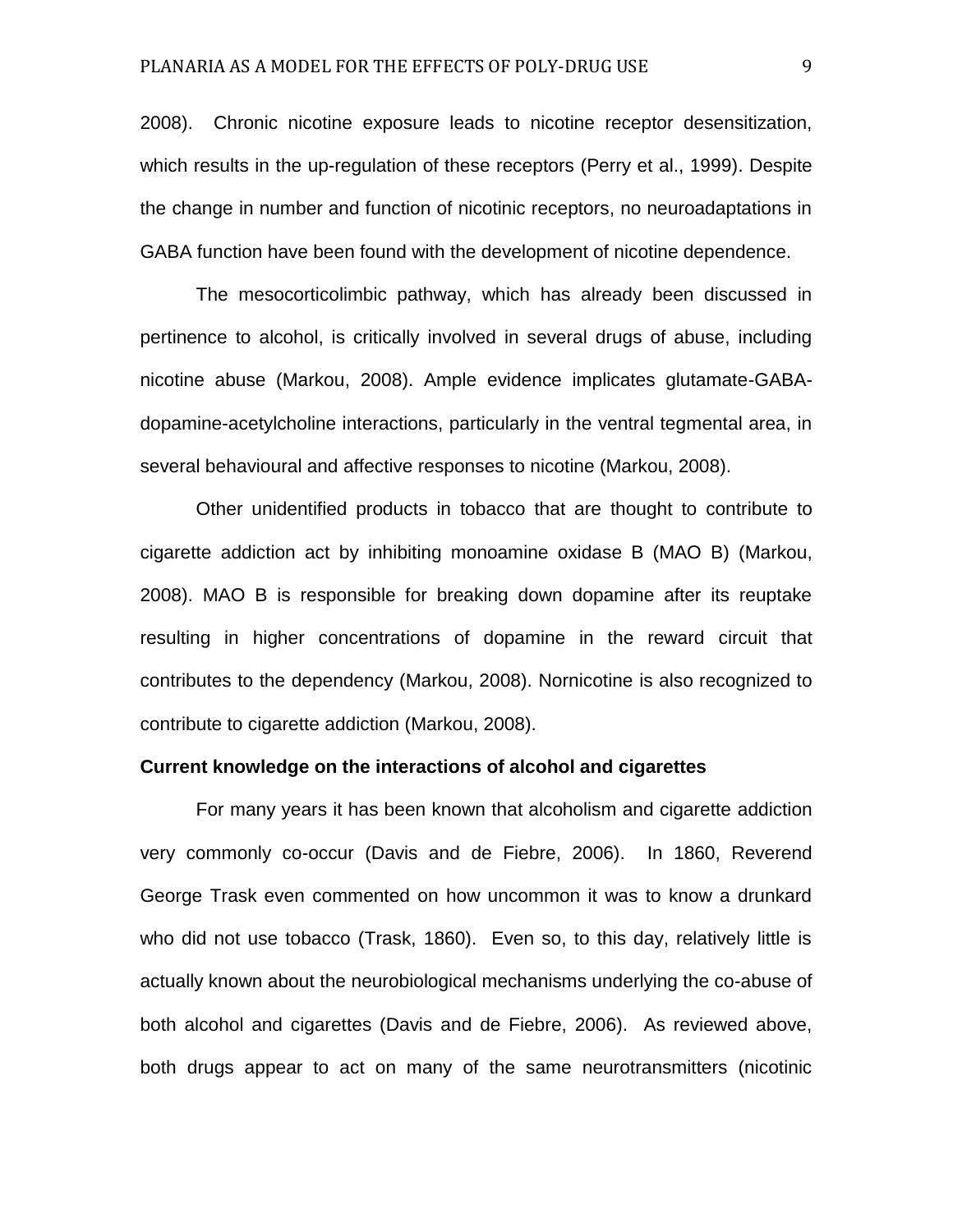acetylcholine receptors, GABA, glutamate), however the relationship and mechanism of the combined interaction is still largely unknown. This issue is even recognized as an underfunded and understudied area of research (Davis and de Fiebre, 2006). Efforts to shed some light on the type of interaction that occurs at the receptor level when alcohol and nicotine (the main addictive ingredient in cigarettes) are co-abused will be made by observing specific behaviours in planaria.

Furthermore, the elucidation of the type of interaction that occurs between drugs used in polydrug abuse is quite significant as well (Raffa et al., 2006). In the past, a quantifiable experimental method to establish this type of analysis was difficult. However, Raffa defined some easily quantifiable withdrawal effects displayed in planaria using cocaine, which have allowed the demonstration of synergistic or antagonistic drug interactions to be possible (Raffa et al., 2006). Raffa, Stagliano and Tallarida (2006) were able to demonstrate synergistic effects of the cocaine-canniboid combination in planaria using pLMV, establishing for the first time the quantification of this synergy. Thus, the cocainecanniboid combination elicited greater effects in pLMV than either drug on it's own. Similarly, this study aims to establish quantifiable results using the behavioural paradigms of pLMV and atypical behaviours developed by Raffa to show the relationship between alcohol and nicotine.

#### **Using planaria as a model for poly-drug abuse**

Planaria have been one of the best-characterized animal models for research in molecular biology and regeneration (Pagan et al., 2012), and have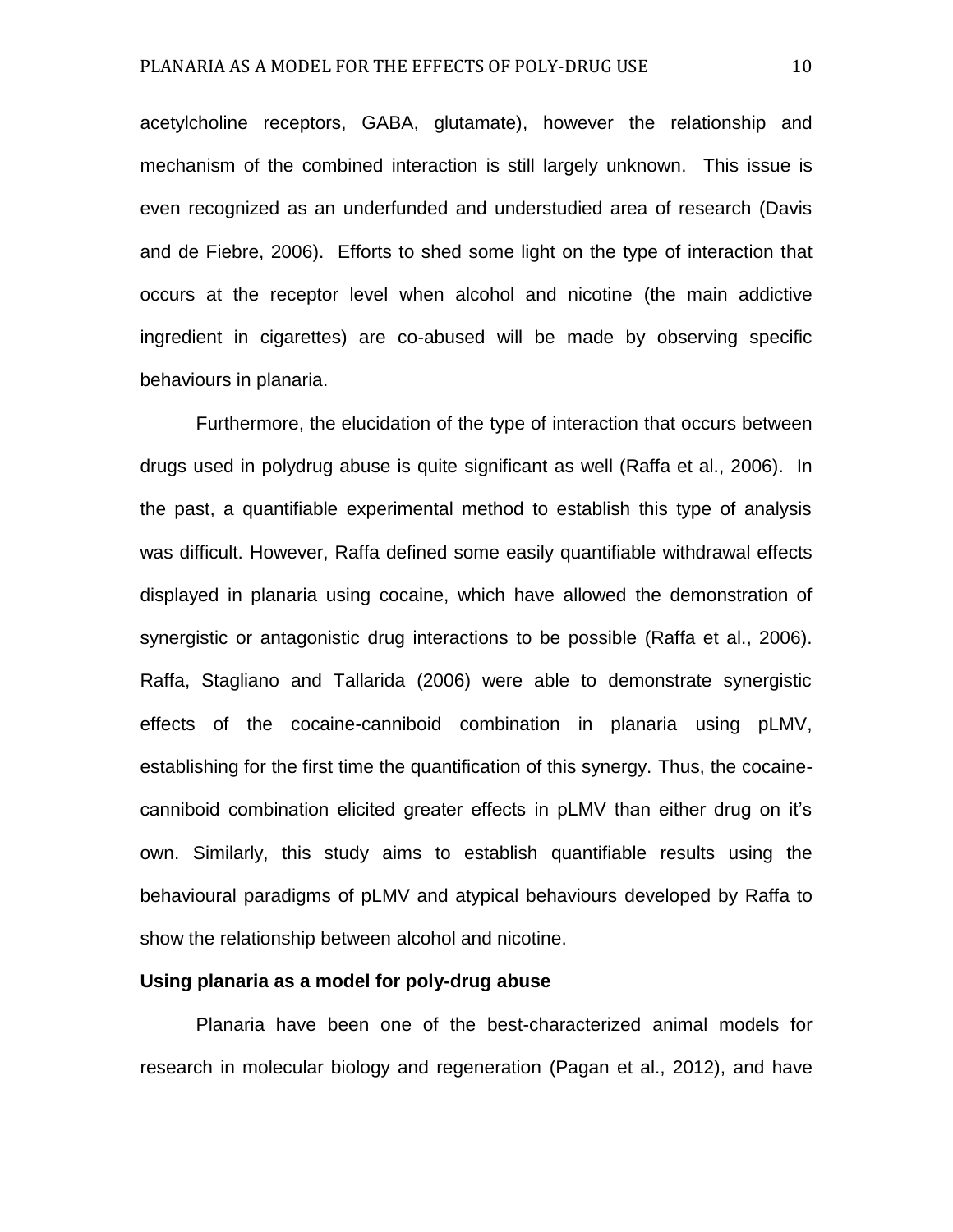been recently rediscovered as great models in neuropharmacology research (Raffa, 2008). Planarian are an attractive model for studying the neurochemistry of the pathways involved in poly-drug abuse and addiction due to their primitive but vertebrate-like nervous system, mammalian-like neurotransmitters and their simple pharmacokinetic interactions compared to other animal models (Raffa, 2008). Most importantly, they respond with specific behaviors to selective ligands (Venturini et al., 1989).

Planaria are simple free-living flatworms and are known as the first metazoan and multicellular animal to not only possess a central nervous system but also have the same body plan template as seen in all vertebrates: a bilateral symmetry, three axes and cephalization (Sarnat and Netsky, 2002). Most planaria are less than a centimetre in length, and in spite of this, have a brain to body weight ratio that is similar to that of the rat (another commonly used animal model in experimental research) (Sarnat and Netsky, 2002).

Planaria have dorsal and ventral surfaces and a head and tail, as well as specialized sense organs and a primitive "brain", which most authors refer to as "cephalic ganglion" (Sarnat and Netsky, 2002). The planaria's cephalic ganglion is bilobar and contains many commissural fibres that interconnect both halves. They have motor and sensory nerves, which innervate both body muscles and peripheral structures respectively. In addition, they have a pair of neural cords that include primary motor neurons, sensory neurons and interneurons, essentially representing a simple version of the vertebrate spinal cord. Despite the simplicity of the planaria, its neurons surprisingly more closely relate to those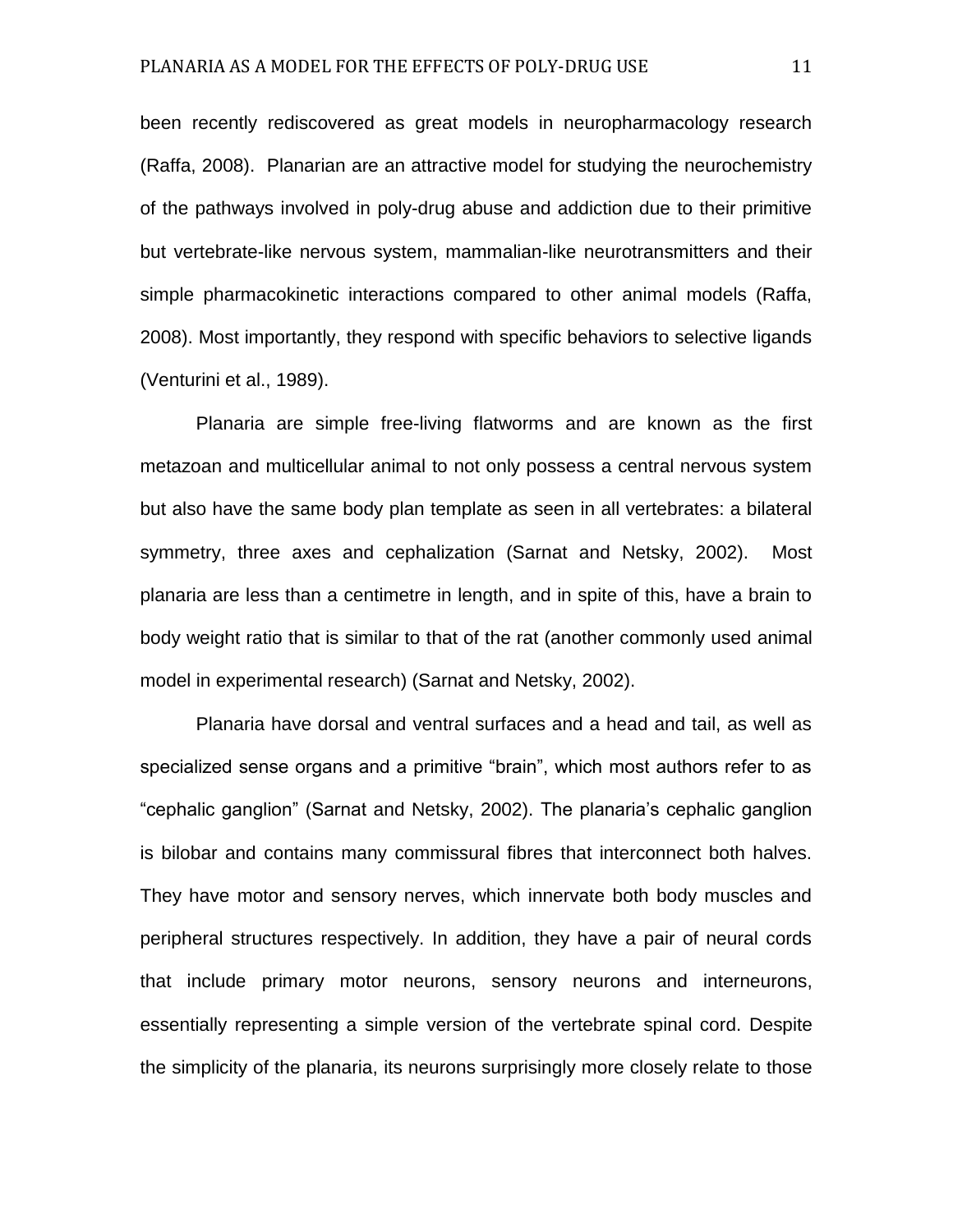of vertebrates than invertebrates (multipolar shape, dendritic arborizations, a single axon, expression of similar vertebrate neural proteins as well as spontaneously generated electrical activity).

Planaria possess nearly all of the major classical neurotransmitters present in mammals. Evidence of serotonin (5-HT), catecholamines, acetylcholine, gamma-amino butyric acid (GABA), excitatory amino acids (ie: gluatamate and aspartate) neurotransmitter systems, as well as an enkephenalinergic neurotransmitter system, has been provided in planaria (Buttarelli, 2008). The enkephalin receptor in planaria is equivalent to the mammalian k-opioid receptor in humans (Raffa et al., 2006).

The usage of planaria allows for a much simpler look at the interaction between alcohol and tobacco at the receptor level barring any of the pharmokinetics that would occur in more sophisticated animal models (ie: vertebrates such as the rat) (Raffa, 2008). Importantly, since planaria lack a blood-brain barrier and have such stereotyped and specific responses, the discernment of the complex interactions of alcohol and nicotine should be less affected by any intrinsic impedances one would encounter with mammalian animal models, while still revealing human applicable and pertinent information (Murugan and Persinger, 2014).

## **Current study**

#### **Purpose**

The main target of this study was to determine whether there is a difference between the effects of single drug use/abuse and poly-drug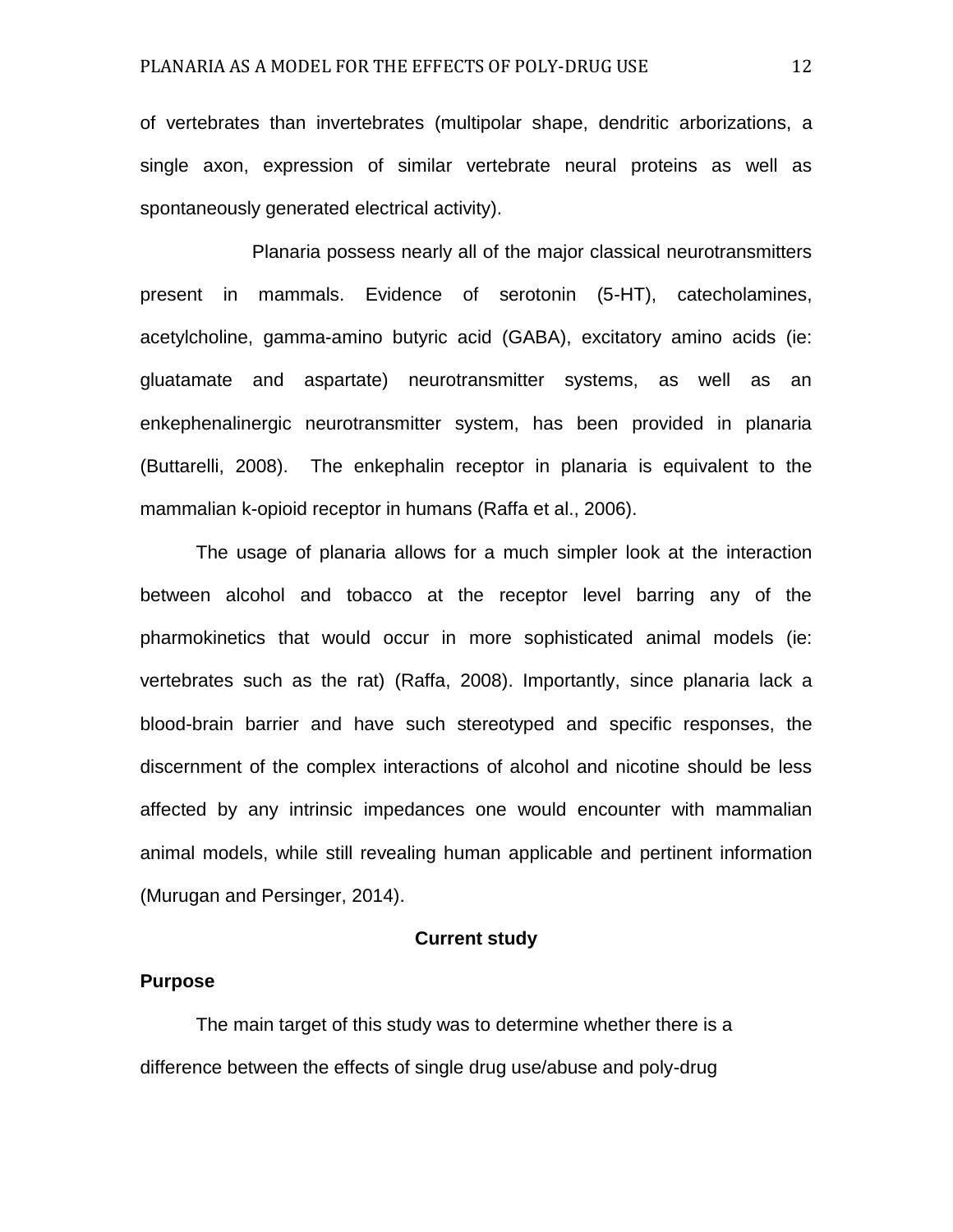use/abuse. Addiction research in general is such an important area of study because it allows for a greater understanding of addiction. As the science of addiction becomes more and more clear, we are able to find and develop more successful ways to treat it. The abuse and addiction of alcohol, nicotine and illicit and prescription drugs costs the United States over \$700 billion each year with increased health cares costs, crime and losses in workplace productivity (National drug intelligence centre, 2011; Rehm, Mathers, Popova, Thavorncharoensap, Teerawattananon, & Patra, 2009; CDC, 2014). The importance of studying poly drug abuse lies in the fact that in the real world, most addicts are addicted to more than one drug and therefore partake in poly-drug abuse (Raffa, 2008).

The decision to focus on alcohol and nicotine is largely due to the massive global impacts of the abuse of these substances and their frequent co-usage. As previously stated, alcohol consumption is the third leading cause of preventable deaths worldwide (Spanagel et al., 2013). 3.3 million deaths, which accounts for 5.9% of all global deaths, were attributable to alcohol consumption in 2012 (World Health Organization, 2014). Alcohol consumption is a contributing factor to over 200 diseases such as alcohol dependence, liver cirrhosis, cancers and injuries (WHO, 2014). It is the primary risk factor for premature death in persons between 15 and 49 years of age (Lim, Vos, Flaxman, et.al. 2012). In the United states, 16.6 million persons over the age of 18 or 7% of adults suffered from an alcohol use disorder in 2013 (SAMHSA, 2013). It is also noteworthy to note that in 2012 7.5 million or 7.5% of children younger than 18 years of ages lived with a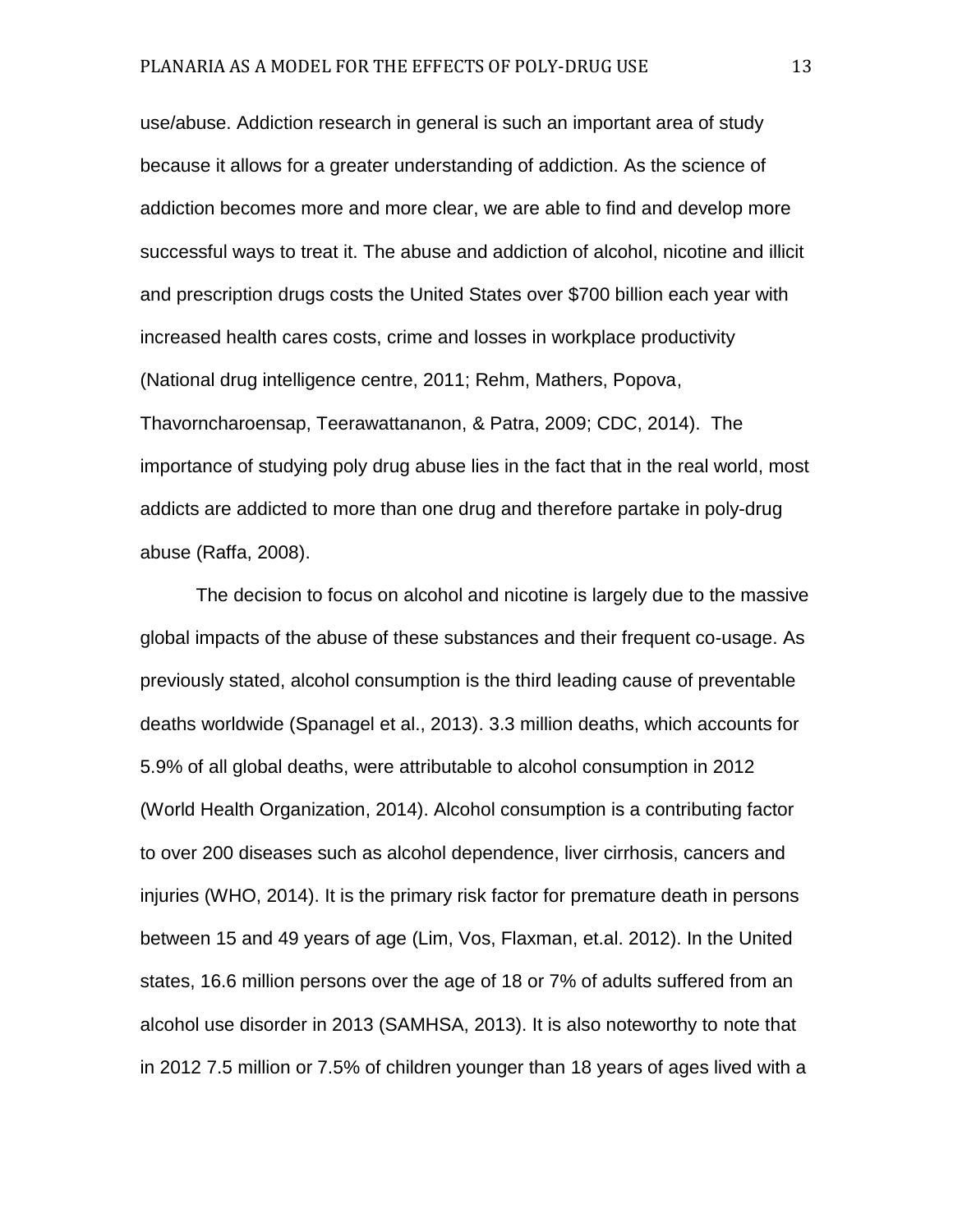parent suffering from an alcohol use disorder (SAMHSA, 2012). Children in these homes are put at greater risk for depression, anxiety disorders, cognitive and verbal skill problems, and parental abuse or neglect (SAMHSA, 2012). They are also four times more likely to develop alcohol use disorders than other children (SAMHSA, 2012). The economic burden of alcohol misuse was in the range of \$223.5 billion dollars in the United States alone in 2006 (CDC, 2014). These costs are mostly a result of the loss of productivity in the workplace, health care expenses, law enforcement expenses and motor vehicle crash costs from impaired driving which accounted for 72%, 11%, 9% and 6% of the total costs respectively (CDC, 2014).

More than 480,000 premature deaths, or 1 in roughly every 5 deaths, each year in the United States occur as a result of cigarette smoking making tobacco use the leading cause of preventable deaths in the United States (NIH, 2014). It is also the leading cause of disease and disability with 30 sufferers for every one person who dies from smoking (CDC, 2014). 33% of all cancers, including 90 percent of lung cancers are attributable to cigarette smoking (CDC, 2004). Nicotine is the addictive ingredient in cigarette smoke and only indirectly contributes to cancer by causing the addiction to the tobacco cigarette, which contains a complex mixture of known carcinogens (NIH, 2014). The average life expectancy of a cigarette smoker is 10 years less than the life expectancy of a non-smoker (NIH, 2014). Tobacco use also has serious impacts directed at nonusers through second-hand smoke such as increased risk for disease from the exhaled smoke, as well as the smoke given off of the burning end of the cigarette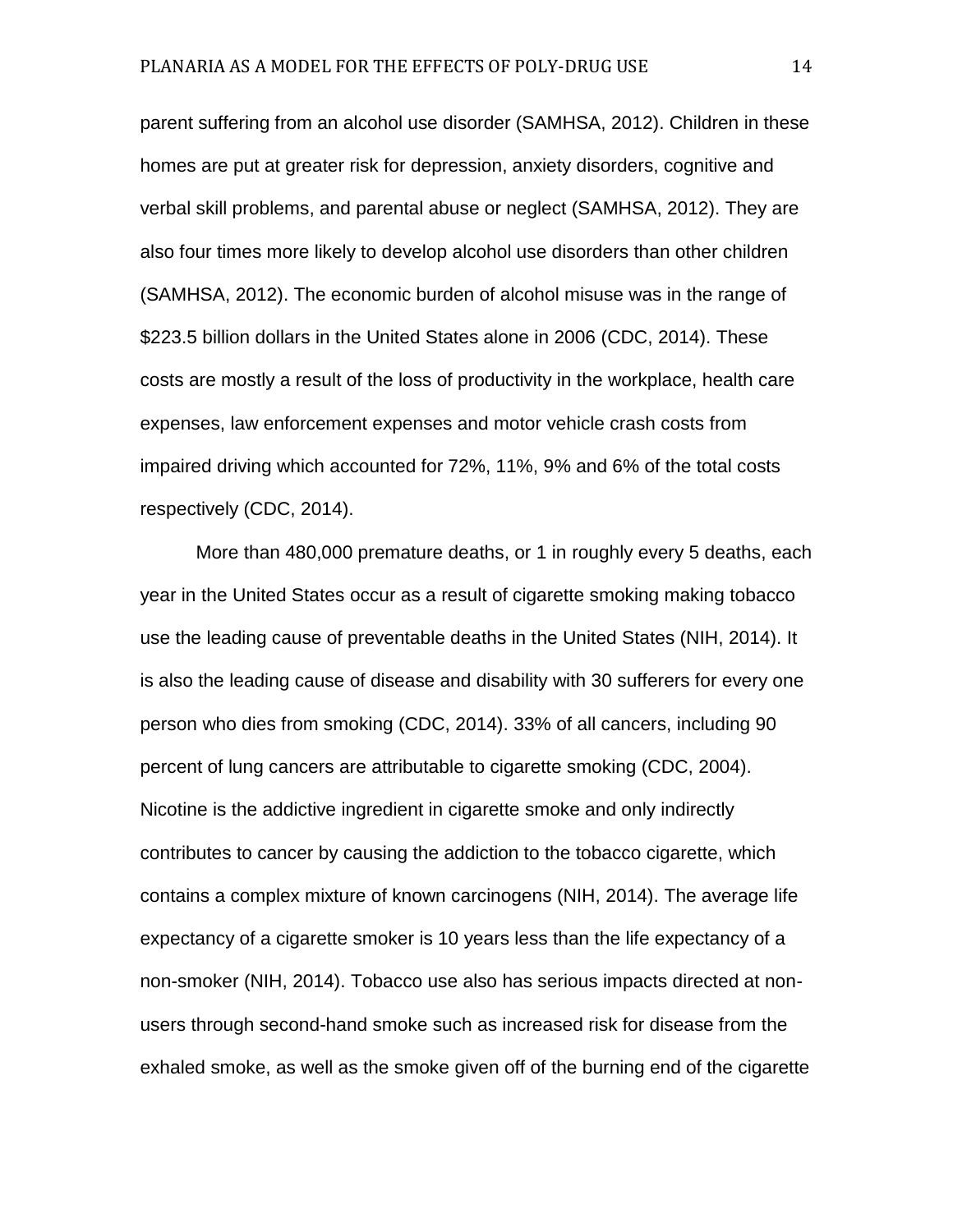(NIH, 2014). Children in homes with smoking parents are more likely to become smokers themselves (NIH, 2014).

Research into the co-use and co-addiction of nicotine and alcohol, given the prevalence of each and the economic burden associated with them, is critical (Li, Volkow, Baler, and Egli, 2006). With up to 80 percent of alcohol dependent individuals smoking regularly, and the consistency of epidemiological studies in showing that drinkers tend to smoke and vice versa, the poly-drug abuse or cousage of alcohol and nicotine is the ideal case and candidates to begin this line of research with (Li et. al., 2006). Particular regard to their interactions is essential as effective addiction treatment and prevention efforts in the co-usage could be unintentionally hindered while this is still unclear (Li et. al., 2006). Steps towards a thorough understanding of the mechanisms behind their interaction are crucial in eventually developing interventions that could positively impact overall public health (Li et. al., 2006). The current understanding of the neurobiology involved in the use of each drug has provided insight into some overlapping pathways influenced by each drug, an example being the reinforcing effects of the drugs by enhancing dopamine in the nucleus accumbens (Li et. al., 2006). Although separate mechanisms are responsible for the achievement of these effects, it appears that the effects are additive in their rewarding properties and thus point to a severely complex relationship between alcohol and nicotine (Li et. al., 2006).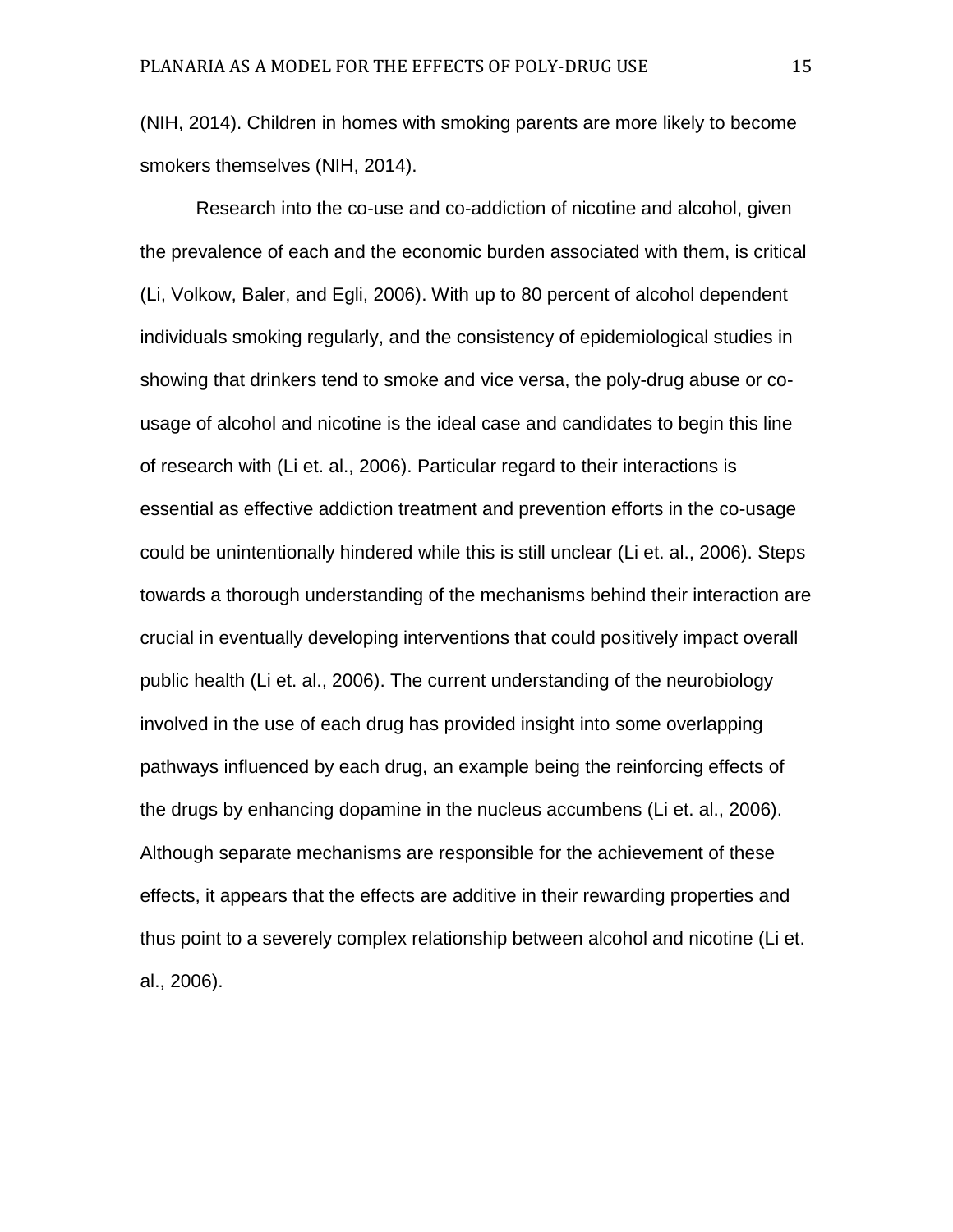# **Dependent variables**

Two different behavioural paradigms were used as dependent variables: planaria locomotor velocity and atypical behaviours.

#### **Planaria locomotor velocity (pLMV)**

Planaria locomotor velocity is an easily quantifiable behavioural response that has been used to study the effects of a variety of drugs (Raffa, 2008).

Planaria locomotor velocity (pLMV) is a behavioural paradigm based on the counting of the number of gridlines crossed by planaria placed individually into a clear plastic petri dish over gridline paper. This simple, yet effective method was initially described by Raffa et al. in 2000 and subsequently applied as a particularly suitable model for investigating the effects of addictive drugs in planaria.

Knowing that abstinence-induced withdrawal behaviours are used as common experimental paradigms for the assessment of physical dependence in mammals (Grimm et al., 2001), Raffa and Valdez performed an experiment to validate the pLMV behaviour paradigm (Raffa and Valdez, 2001). Cocaine experienced planaria placed into cocaine-free water elicited an abstinenceinduced reduction in pLMV. The magnitude of the effect was found to be dosedependent (related to exposure concentration), and was not elicited when cocaine experienced planaria were transferred into water containing cocaine.

# **Atypical behaviours**

Another behavioural paradigm developed and proven to be effective by Raffa and Desai in a study looking specifically for cocaine withdrawal 'signs' in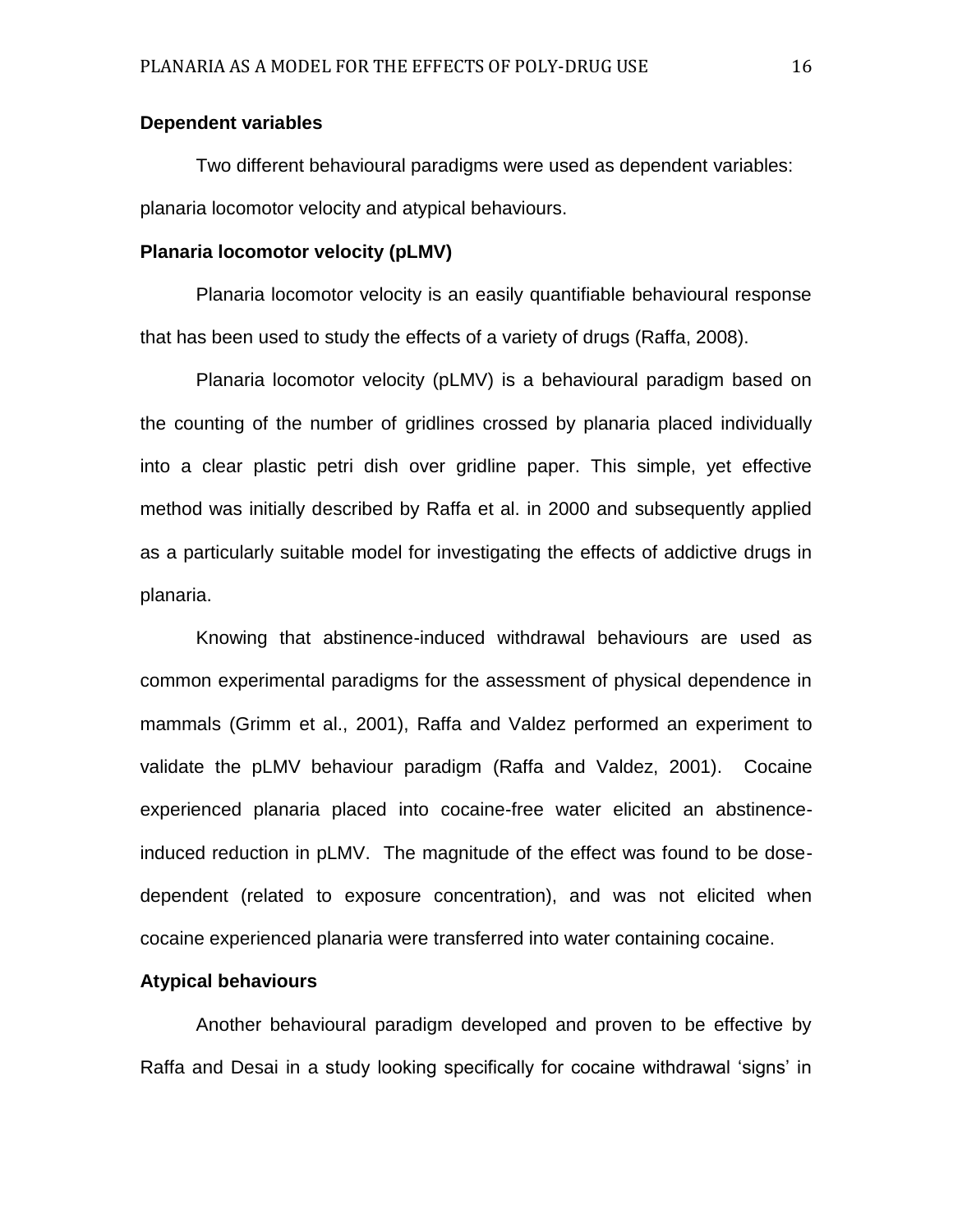planaria is known as atypical behaviours (Raffa and Desai, 2004). The researchers transferred cocaine-experienced planaria into cocaine-naïve water and the following unusual behaviours were observed: headbopping, squirming, clinging, headswing, tailtwist and corkscrew movements. These atypical behaviors were not observed when cocaine-experienced planaria were transferred into cocaine-containing water (Raffa and Desai, 2004). These were the first quantification of direct evidence of withdrawal phenomenon and behaviours in planaria (Raffa and Desai, 2004).

The atypical behaviours are also of significant importance since the behaviours are cues and aid in providing knowledge of the receptors involved in the drug mechanism. Venturini and colleagues, discovered screw-like (corkscrew) behaviours corresponded to dopamine D1 receptors (Venturini et.al., 1989) and later they were found to also correspond to k-opioid receptors (Raffa et al., 2003). Additionally, C-like curling was found to correspond to dopamine D2 (Venturini et al., 1989) and glutamate receptors (Rawls, 2011).

## **Independent variables**

The first independent variable was the drug type. The entire purpose of the study is to determine whether the effects of poly-drug use differ from the use of single drugs. Therefore, planaria were placed in the single drug group and either treated with alcohol or nicotine or they were placed into the poly-drug group and treated with alcohol and nicotine combined.

The second independent variable was concentration. Drugs at different concentrations have different effects; therefore it was critical to look at how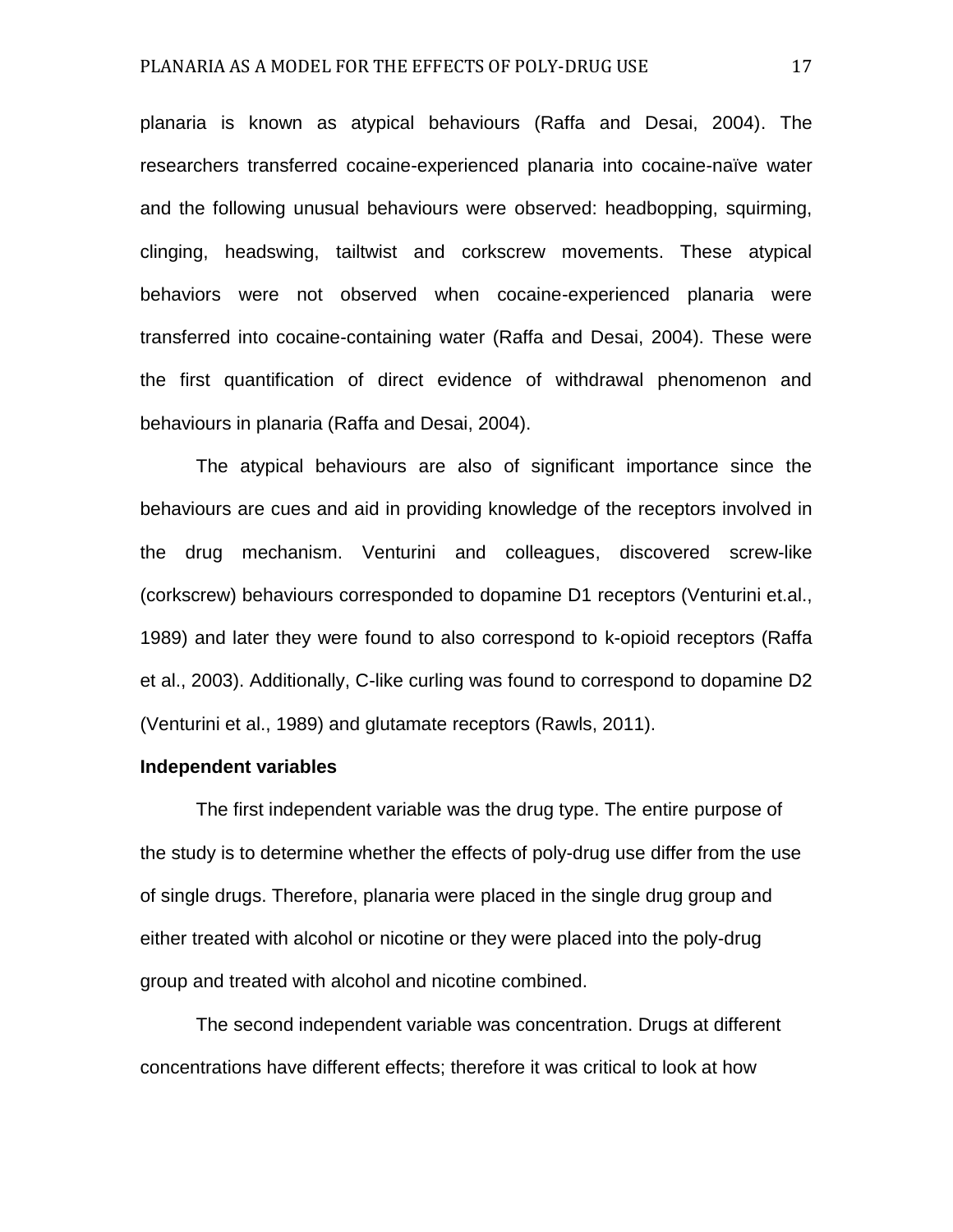differences in concentration might affect the behavioural paradigms being measured.

The third independent variable was exposure time. It is well known that drugs have different acute and long-term effects, therefore exploring the effects of poly-drug versus single drug use in terms of an acute and long-term model naturally made sense.

#### **Hypotheses**

There was an expected decrease in locomotion (pLMV) and general increase in the number of certain observed atypical behaviours in all the drug groups in comparison to control groups.

The main hypothesis surrounds the purpose of the study which is to determine whether or not a difference exist between the effects of poly-drug use and single drug-use, specifically between alcohol and nicotine. For planaria locomotor velocity, there was an expected significant difference between the alcohol and the combined drug group. Similarly, a significant difference was expected between the nicotine and the combined drug group. A synergistic effect was expected where the effect of the combined drug group would be significantly higher (thus planaria velocity would be more negatively affected), in comparison to either of the single drug groups.

A difference in the atypical behaviours observed for each of the drug types was expected since all the behaviours represents the binding of a specific receptor. There was an expected significant difference in the behaviours elicited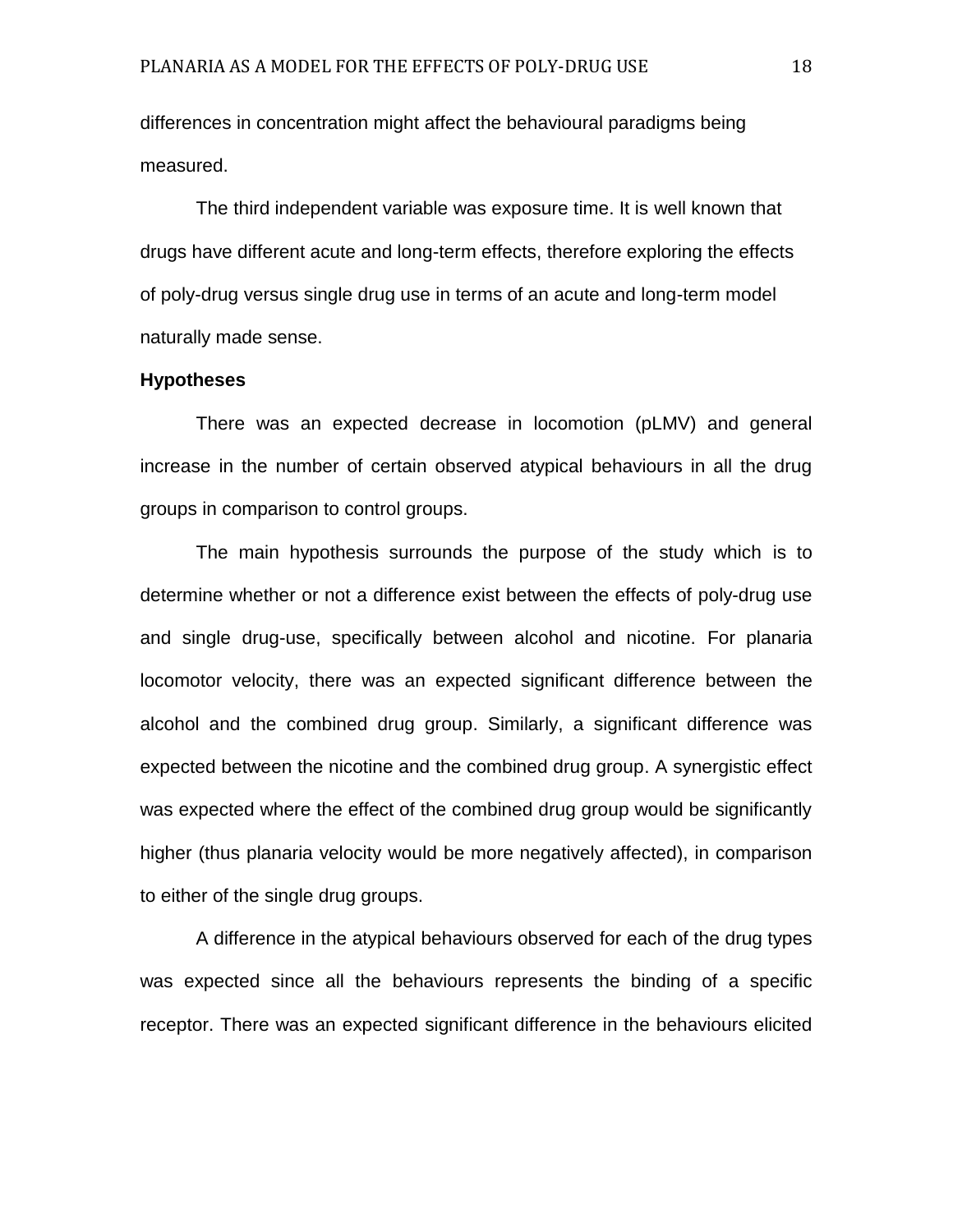between the single drug groups and between the single and the poly drug groups.

There was an expected increase in the effects of each drug as the concentration increased. Thus, for planaria locomotor velocity, a decrease in locomotion as the concentration increased was expected. For the atypical behaviours, there was also an expected decrease in behaviours displayed as the concentration increased, based on the assumption that as there is less movement there is less likelihood of displaying atypical behaviours.

There was an expected significant difference between 1-hour and 24-hour exposure times, which represented acute (short-term) and long-term effects in the planaria. Drugs have been shown to have different short and long-term effects as neuroadaptations occur in the brain, causing dependency and addiction (NIAAA, 2000). Long-term (24-hour) exposure was expected to cause significant decreases in locomotion due to significant damage to the system. However, it was also plausible that the system adapted and developed a tolerance causing increased locomotion. For the atypical behaviours there was an expected difference in frequency between behaviours, with some behaviours becoming more or less frequent in the acute versus long-term groups. Logically speaking, this would make sense as some of the initial receptors activated in the acute effects may be less activated in the long-term effects due to neuroadaptations (Weiss and Porrino, 2002).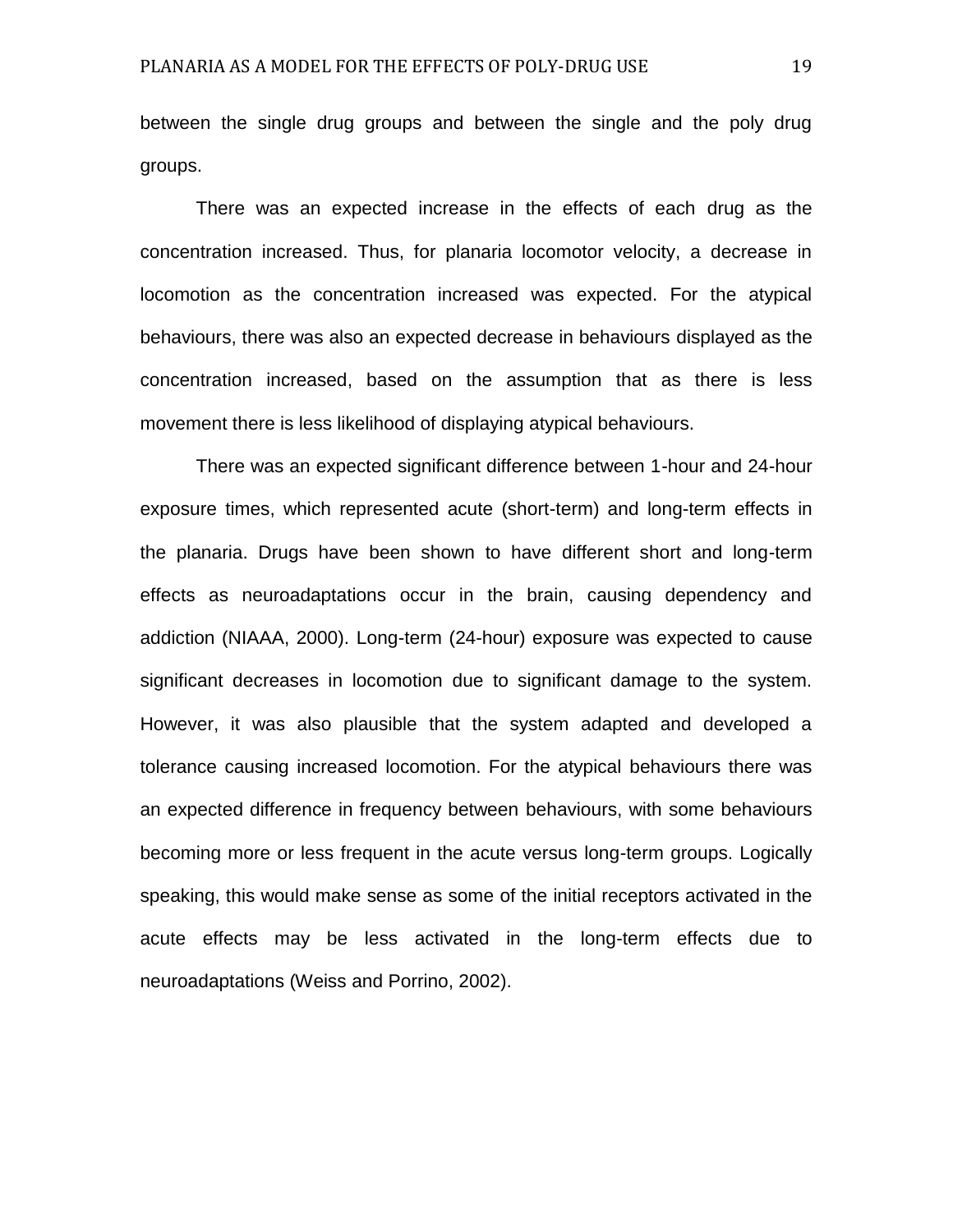# **Materials and methods**

# **Planarian maintenance**

Brown planaria obtained from Carolina Biological Supply were acclimated to local laboratory conditions, housed in darkness in spring water and utilized in experiments within 72 hours. The spring water was obtained from Feverham, Grey Country, Ontario in Canada. Ion contents of the spring water in ppm were  $HCO<sub>3</sub>$  270, Ca 71, Mg 25, SO<sub>4</sub> 5.9, Cl 2.7, NO<sub>3</sub> 2.6 and Na 1.

# **Preliminary determination of drug concentration**

Ethanol (alcohol) and nicotine were obtained and diluted in spring water to the desired molarity or concentrations:

- $\bullet$  Control  $(0\%)$ ;
- Nicotine (5mM, 1mM, 100 $\mu$ M, 30 $\mu$ M, 10 $\mu$ M, 1 $\mu$ M); and
- Ethanol (5%, 3%, 1%, 0.5%, 0.1%, 0.01%).

Planaria locomotor velocity (pLMV), a behavioural paradigm that measures locomotion by counting the number of gridlines crossed in a specific timeframe, was used to determine the dosage of each drug that was significantly different from the control (p<0.05), without killing the planaria. These determined optimal concentrations were used to carry out the actual experiment:

- $\bullet$  Control (0%);
- Nicotine (100μM, 30μM, 10μM, 1μM);
- Ethanol (1%, 0.5%, 0.1%, 0.01%); and
- Combined drugs (100 $\mu$ M+1%, 30 $\mu$ M+0.5%, 10 $\mu$ M+0.1%, 1 $\mu$ M+0.01%).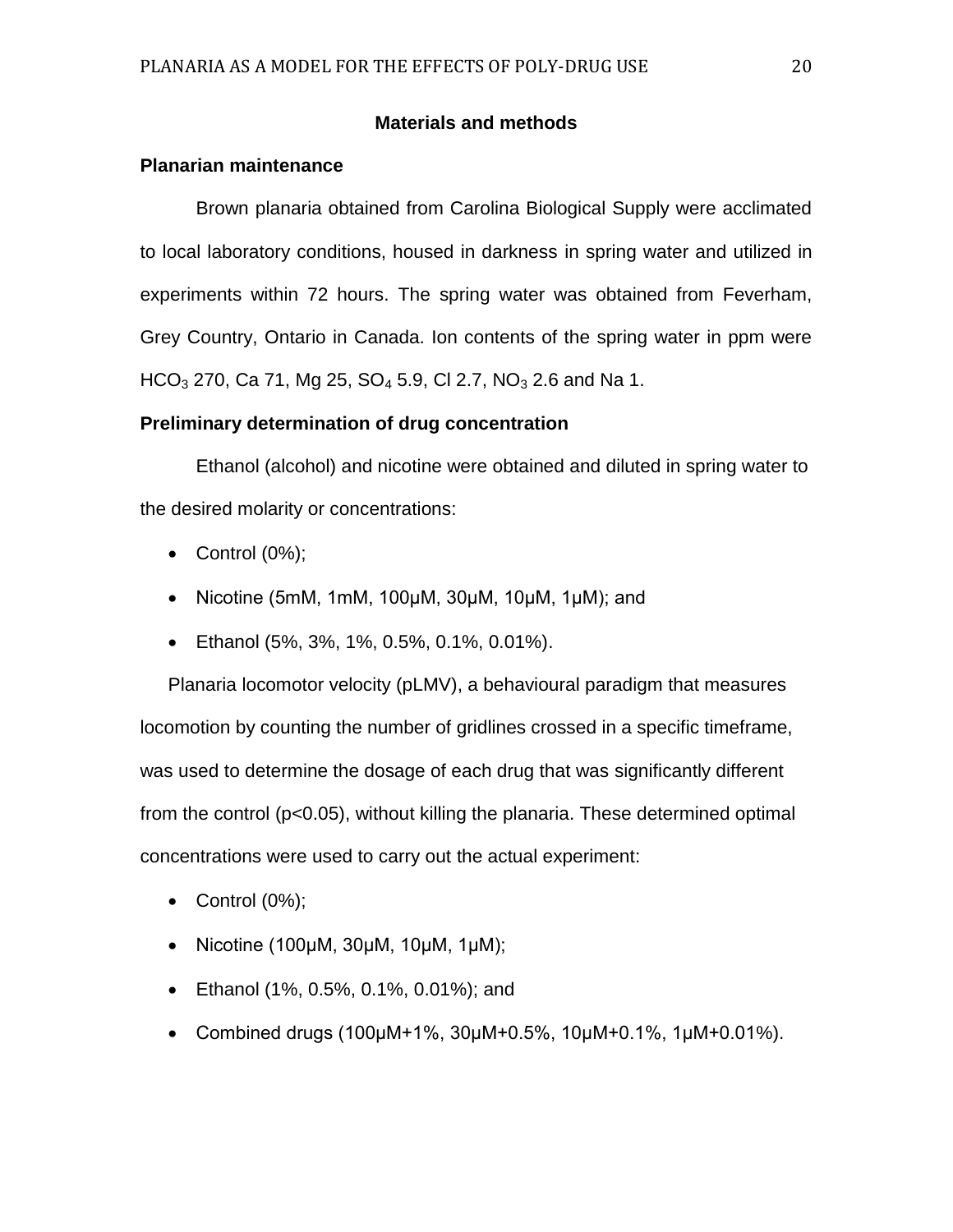# **Procedure**

The worms were removed from group containers and randomly assigned to a drug group and concentration. These worms were then housed individually into appropriately labeled 1.5 ml plastic conical Fisherbrand centrifuge tubes with flattop snap caps containing the desired concentration of the selected drug (ethanol, nicotine, ethanol-nicotine combination or water as a control). By first removing the desired number of planaria from the group containers and subsequently placing them in a petri dish, and from there assigning them to their own individual tube, I was able to assure the random assignment of planaria.

Worms were exposed to the drug for one hour and then subsequently removed one at a time and placed in fresh spring water. A timer was immediately started and the number of squares crossed per minute for a 5-minute period was recorded cumulatively. During this same period, the number of observed atypical behaviours was recorded. This same procedure was repeated with an exposure time of 24 hours with a new group of drug-naïve planaria.

5 planaria per concentration (control or 0%, 100μM, 30μM, 10μM, 1μM, 1%, 0.5%, 0.1%, 0.01%, 100μM+1%, 30μM+0.5%, 10μM+0.1%, 1μM+0.01%), per drug type were used for each exposure time (1 hour vs. 24 hours) for a total of 3 trials. Therefore N=15 per concentration, per drug type. The total number of planaria used for this experiment was 390.

#### **Locomotion: (pLMV)**

As previously stated, planaria locomotor velocity (pLMV) has been demonstrated as an effective means of quantifying withdrawal effects in planaria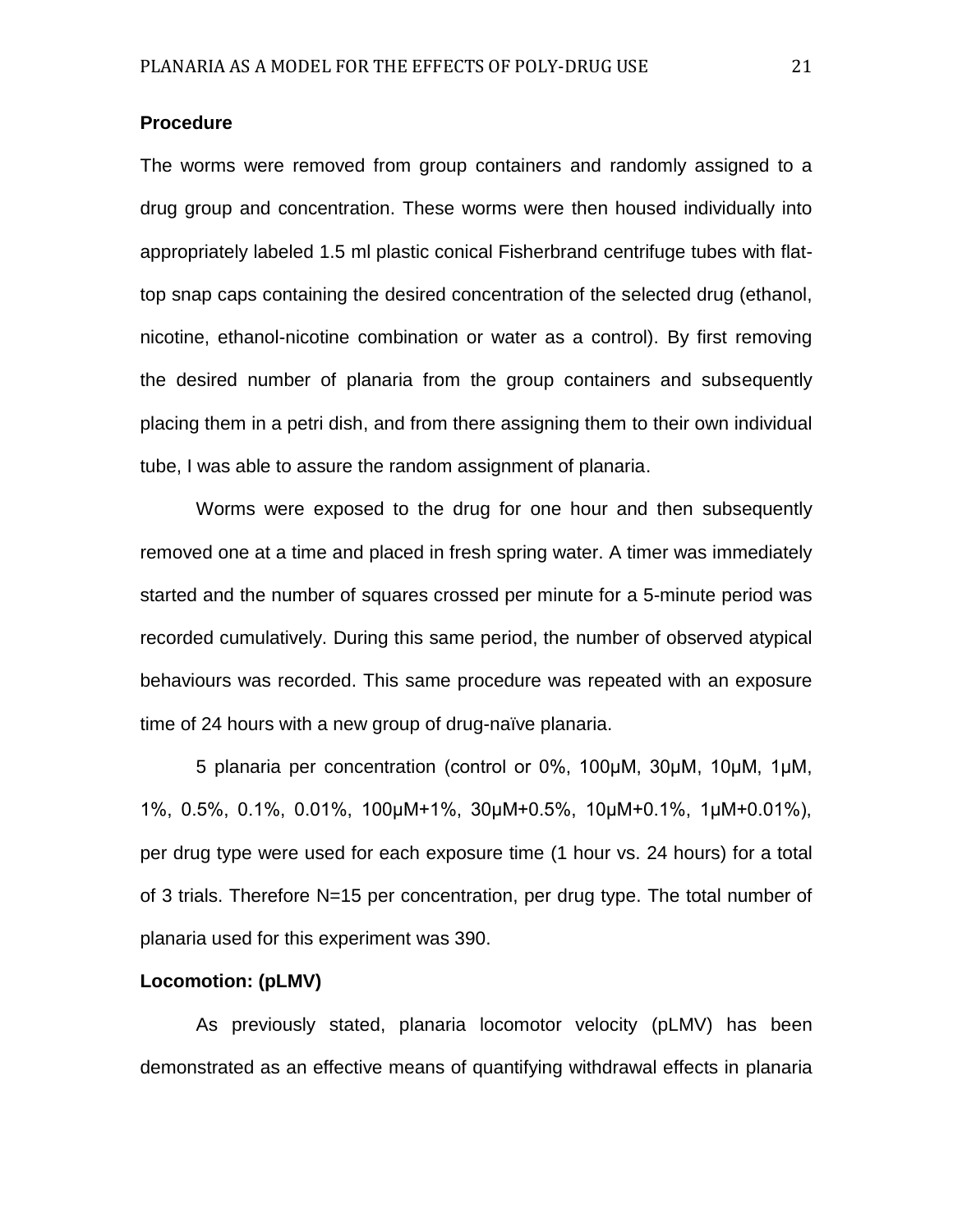(Raffa and Valdez, 2001, Raffa et al., 2003). Locomotion was tested using this reliable technique.

Planaria were exposed to the selected drug, (water as a control, alcohol, nicotine or alcohol-nicotine combination), for one hour and subsequently transferred into drug-free water in a clear plastic petri dish. The petri dish was placed on top of a 0.5cm gridlines. The number of gridlines crossed per minute was cumulatively recorded over a five-minute period.

The exact same procedure was repeated but instead after a 24-hour drug exposure time.

# **Behaviour: atypical behaviours**

In the same five-minute period, planaria the same planaria that had been exposed to the selected drug and concentration, (water as a control, alcohol, nicotine or alcohol-nicotine combination), for one hour and subsequently transferred into the drug-free water in a clear plastic petri dish were observed for any signs of the atypical behaviours defined below by Raffa and Desai (2004).

Definition of atypical behaviours (depicted in the figure below):

- 1. Headbob: nodding movement of head while moving forward
- 2. Corkscrew: spiral motion around long axis
- 3. Tail twist: tip of body twisted
- 4. Headswing: axial rotation of head while tail is anchored, 'helicopter' motion
- 5. Squirming: uncoordinated, jerky movements
- 6. Clinging: scrunching, typically intertwining with another planarian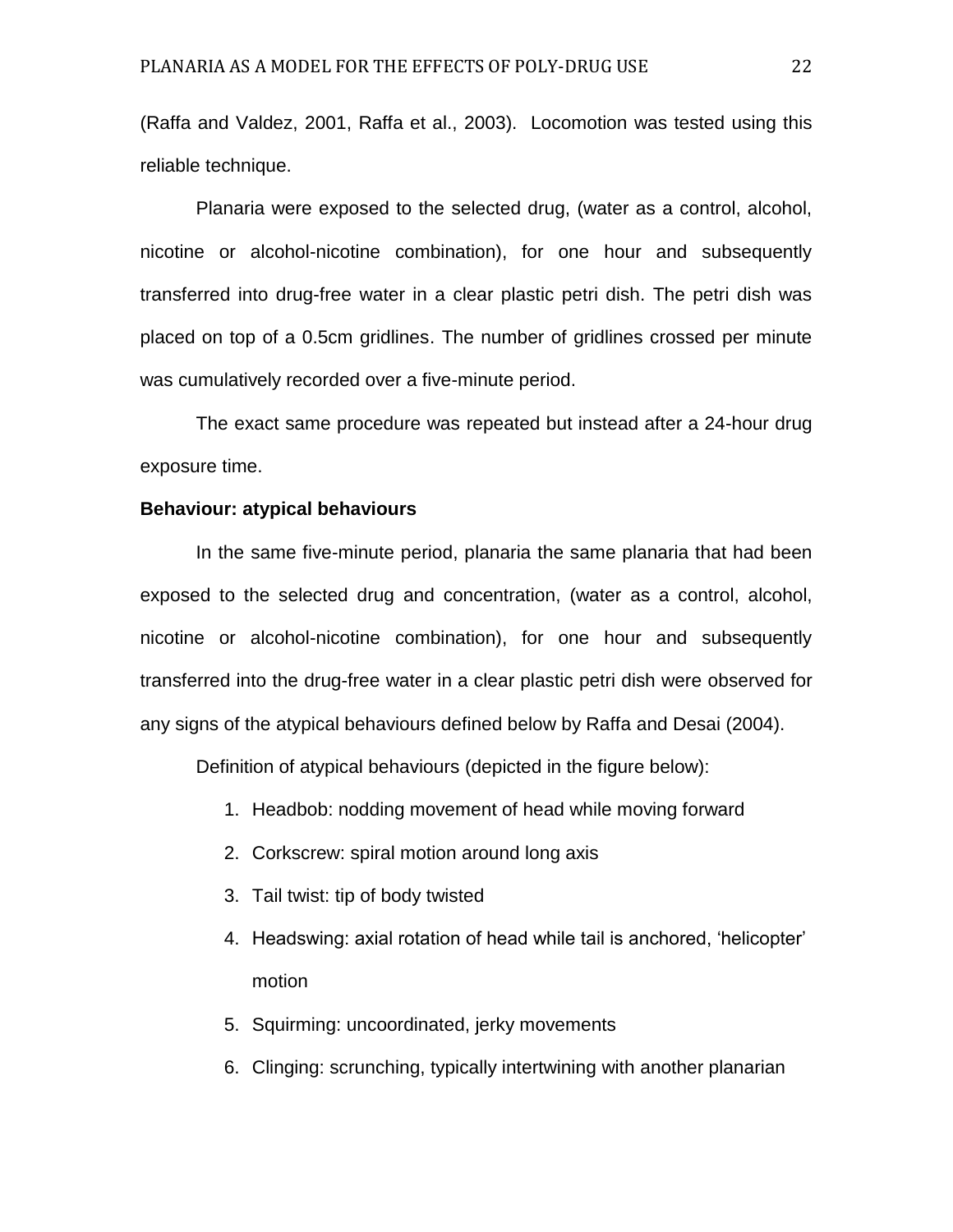

# **Results**

All analyses were conducted with SPSS, using an alpha of .05.

# **Planaria locomotor velocity**

Planaria locomotor velocity (pLMV) over a 5-minute period was analysed using a three-way ANOVA. There was a significant interaction between drug type, concentration and exposure time on the number of gridlines crossed, F(6, 364)=3.497, p<0.005,  $\eta^2$ =.055. This significant interaction indicates that the drug types (alcohol, nicotine, and the alcohol and nicotine combined) were affected differently by concentration and exposure time. As expected, analyses revealed that all drug groups, (with the exception of the lowest .01% alcohol group) had significantly (p<.05) decreased locomotion (pLMV) compared to controls. Also, controls showed generally lowered or no significant differences in the number of observed atypical behaviours compared to all the drug groups.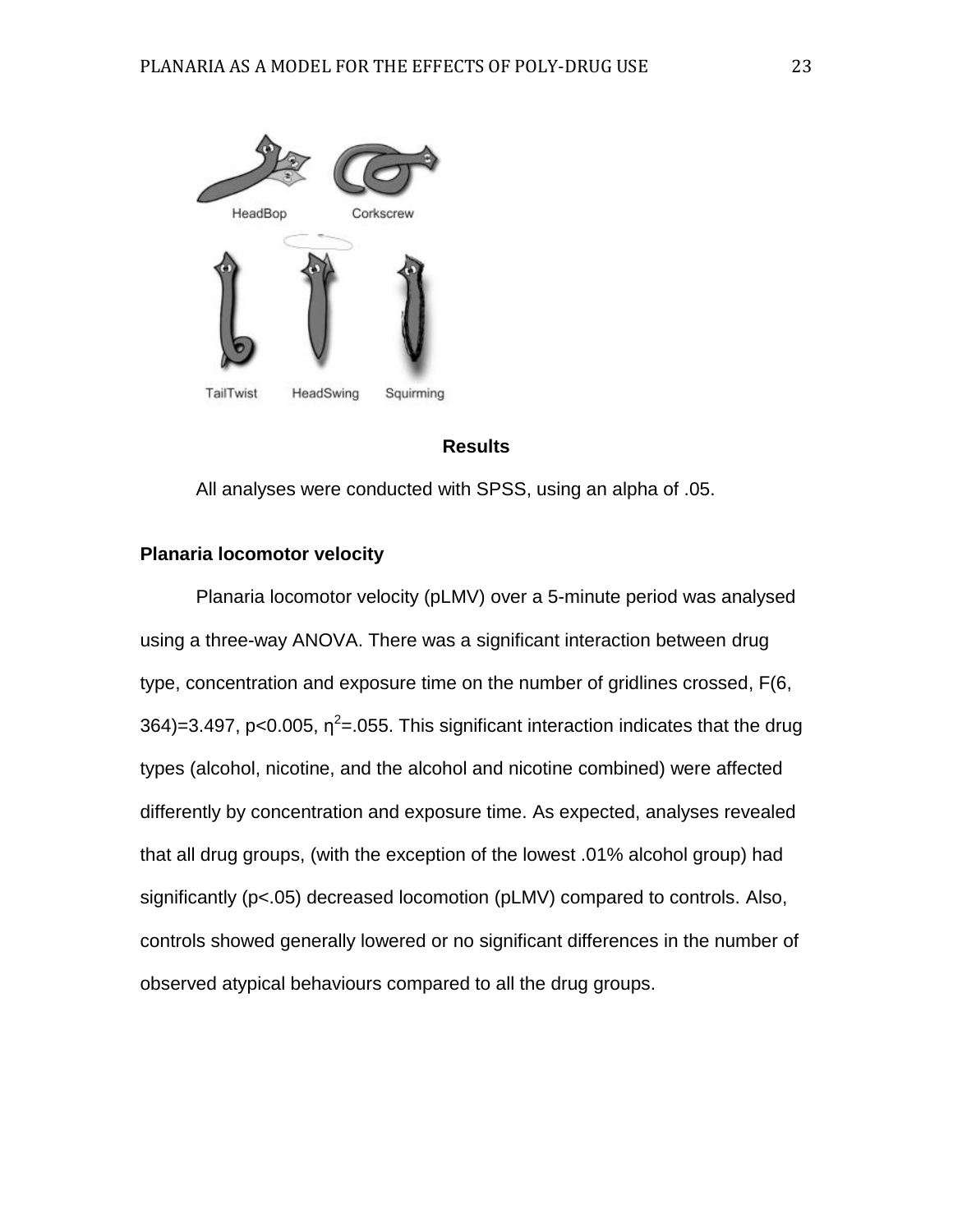# **Simple effects of drug type**

Analysis of the simple effects of drug type revealed significant differences (p<0.001) in the 1 hour and 24 hour exposure times of medium-high, medium-low and low concentrations. There was no significance in the highest concentration for either 1 hour exposure,  $(F(2,364)=73, p=.481)$  nor the 24-hour exposure time, (F(2,364)=.012, p=.989).





At 1-hour exposure, the medium-high and medium-low concentrations showed significant (p<0.001) decreases in the mean gridlines crossed between alcohol and the combined alcohol and nicotine groups (Figure 1). An average of 23.3 fewer gridlines were crossed for the medium-high concentration and 18.1 fewer for the medium low concentration by planarian exposed for one hour to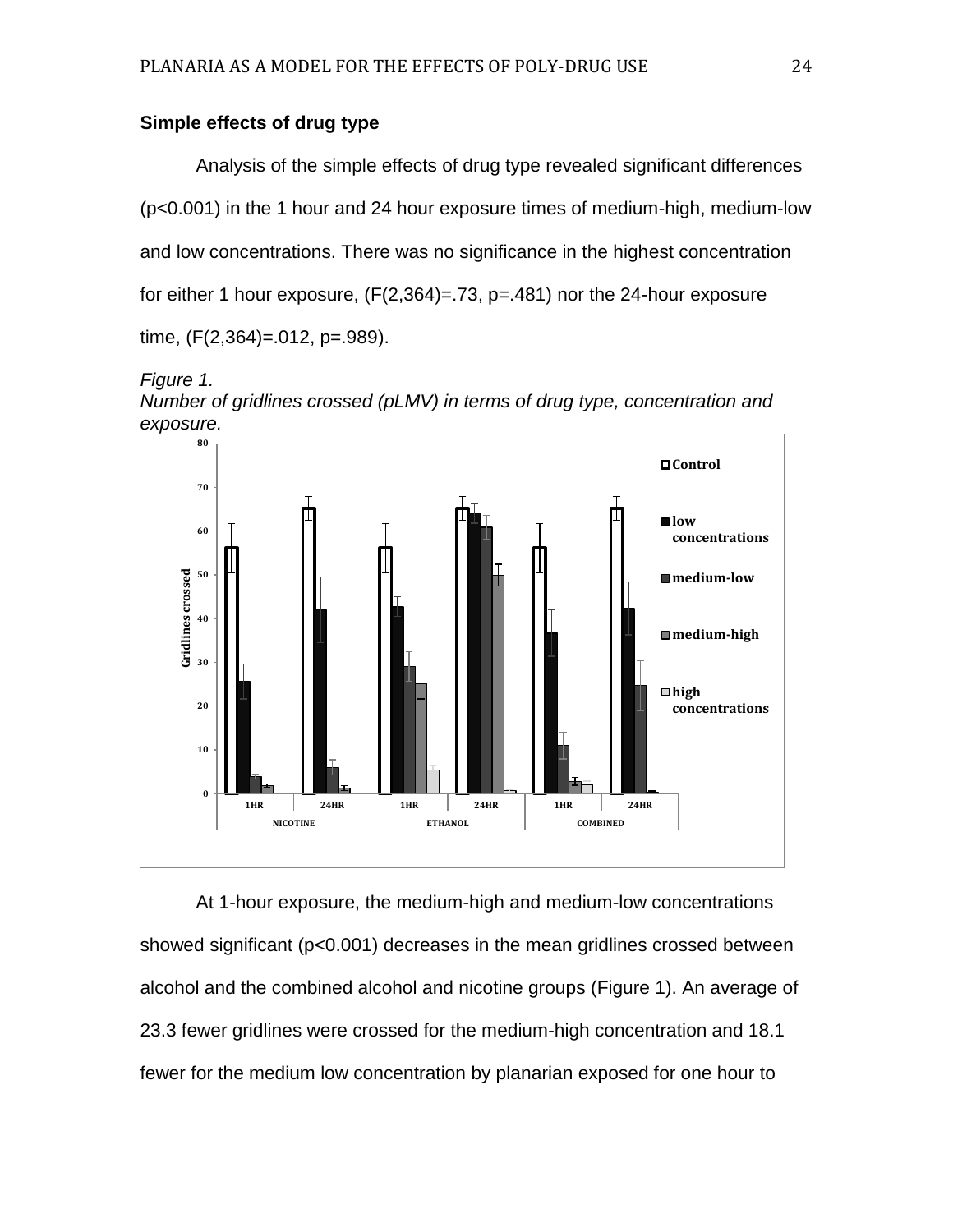both alcohol and nicotine than those exposed to solely alcohol for the hour. No significance was found between nicotine and the combined group at these concentrations. However, at low concentrations there was a significant (p<0.001) decrease in the locomotion of nicotine-treated versus the combined alcohol and nicotine treated planarian. There was no significance at the low concentration between alcohol and the combined group.

At 24-hour exposure, the medium-**high** concentration continued to show significant differences (p<0.001) in the mean gridlines crossed between the alcohol and the combined alcohol and nicotine groups with an average of 43.6 fewer gridlines crossed in the combined drug group. Unlike the 1 hour-exposure, the medium-**low** concentration showed significance (p<0.001) between all the drug types. Nicotine had the smallest mean of gridlines crossed, with a mean increase of 18.7 gridlines crossed for the combined drug group, while ethanol showed a significant increase of 36.1 gridlines crossed from the mean gridlines crossed of the combined group. The low concentration, contrary to the 1-hour exposure results, showed significant increases in the ethanol group's locomotion in comparison to the combined group's locomotion.

#### **Simple effects of concentration**

Analysis of the simple effects of concentration revealed significant differences (p< .001) in the 1-hour and 24-hour exposure times for each drug type (nicotine, alcohol, combined). As the concentration increased, planaria locomotor velocity (or the number of gridlines crossed), decreased.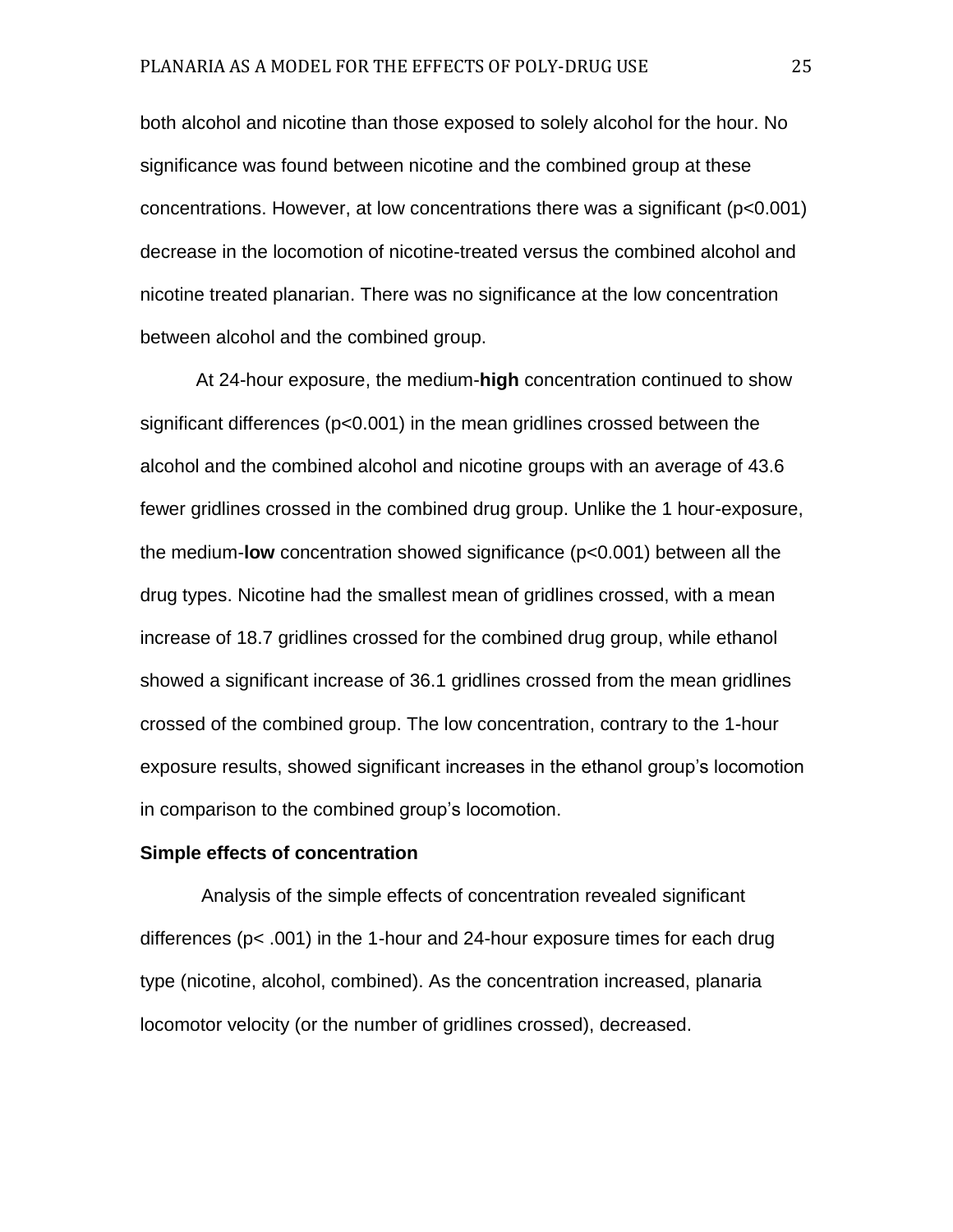Nicotine showed significant differences (p< .001) between the low concentration and all the other concentrations at both 1-hour and 24-hour exposures (Figure 2 and 3). Planaria treated with the low concentration of nicotine had more movement than in the other three higher concentrations.

# *Figure 2.*

*Number of gridlines crossed cumulatively over 5-minutes after 1-hour exposure in terms of concentration for nicotine.* 



# *Figure 3.*

*Number of gridlines crossed cumulatively over 5-minutes after 24-hour exposure in terms of concentration for nicotine.* 

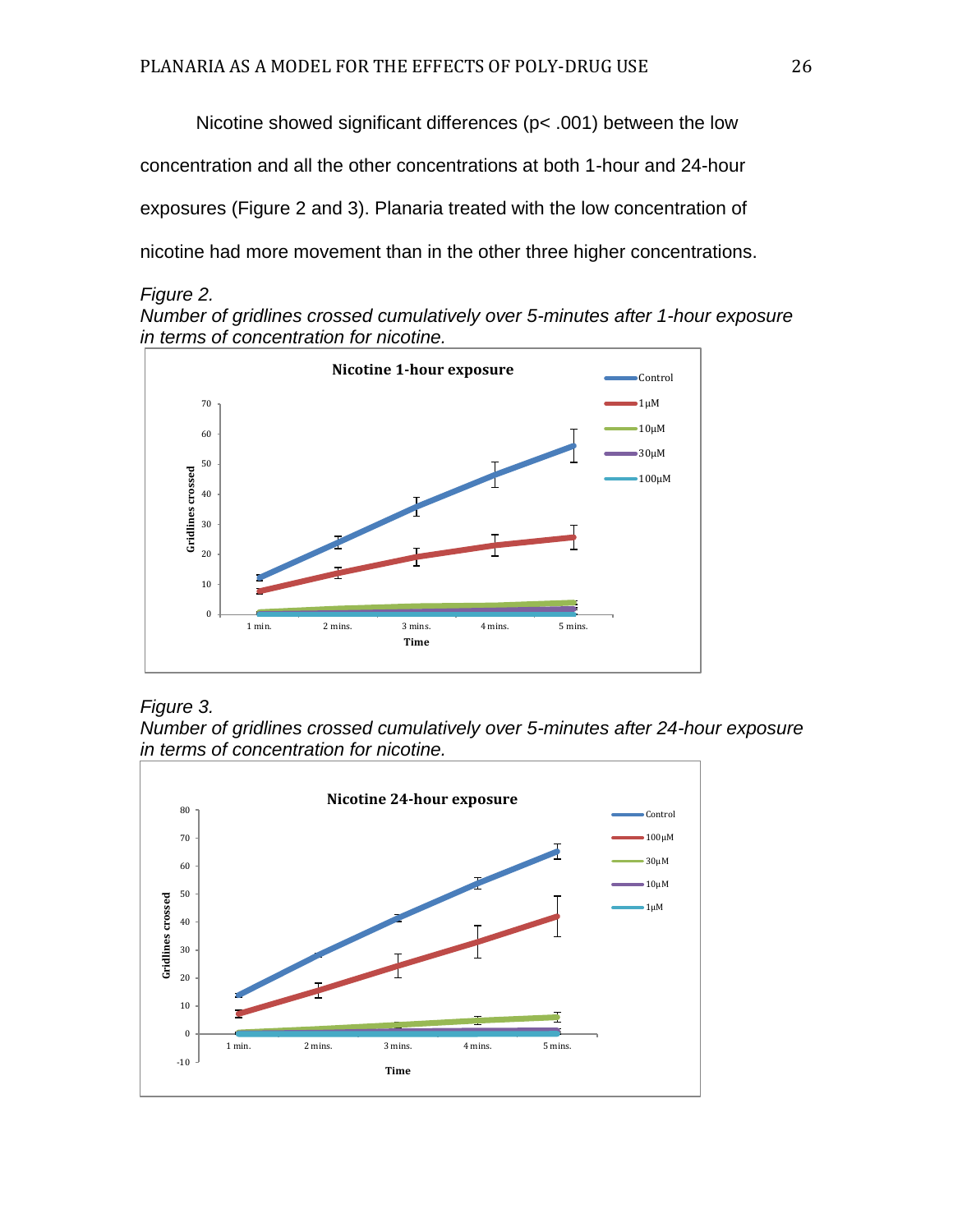At 1-hour exposure (Figure 4), ethanol displayed significant differences (p<.005) between all concentrations with the exception of the medium-high and mediumlow concentrations which were not significantly different (p=.382). At 24-hour exposure (Figure 5), ethanol displayed significant differences (p<.001) between all concentrations with the exception of a non-significant difference between the medium-low and low concentration at this exposure (p=.484).









*Number of gridlines crossed cumulatively over 5-minutes after 24-hour exposure in terms of concentration for ethanol.* 

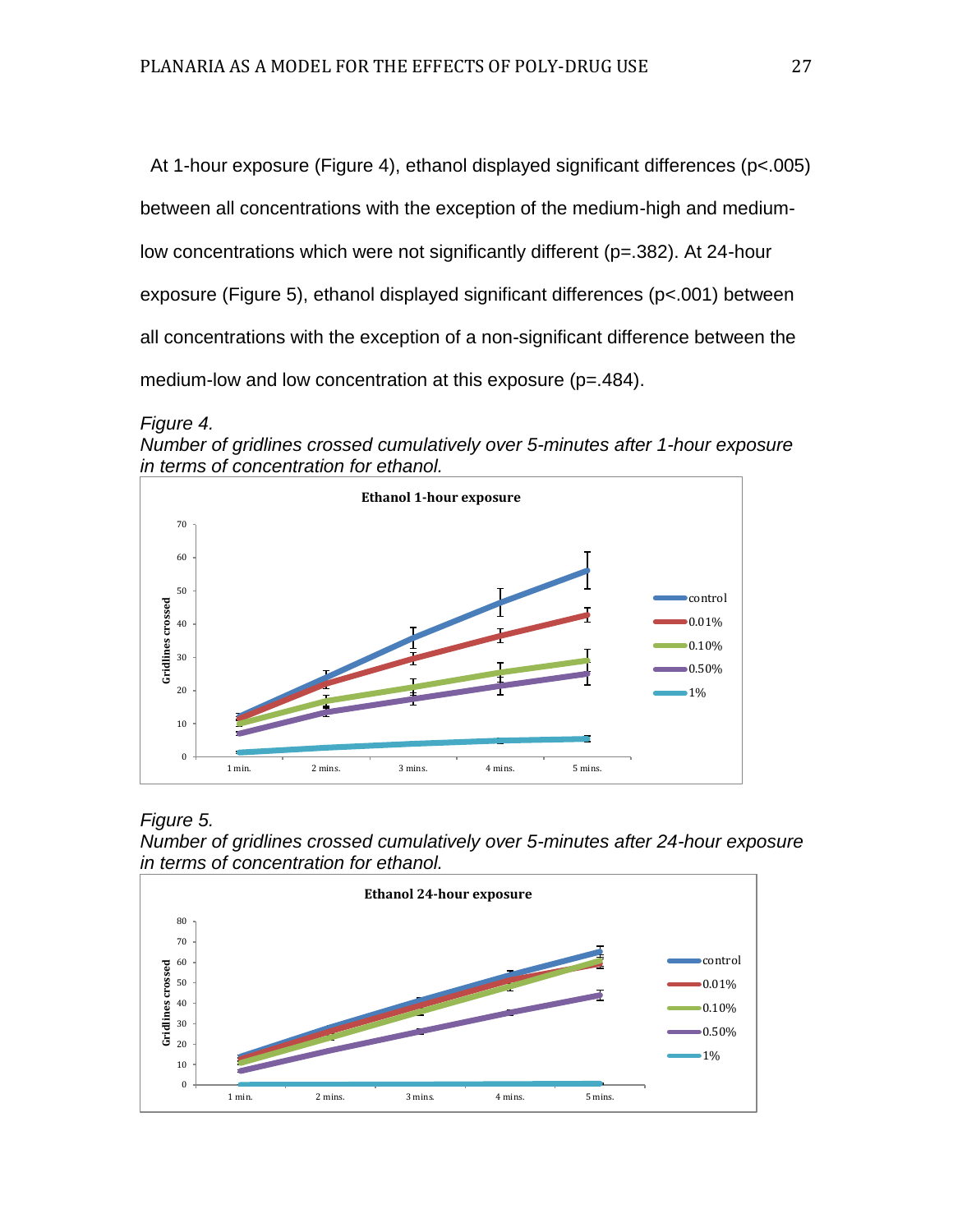At 1-hour exposure (Figure 6), the combined ethanol and nicotine displayed a significant difference (p<.001) in the mean number of gridlines crossed between the lowest concentration and all the other concentrations. There was also a significant difference (p=.05) between the high and medium-low concentrations. After 24 hours of exposure (Figure 7), the pattern changed to display significant differences (p<.001) in the mean gridlines crossed between all concentrations with the exception of the high and medium-high concentrations (p=.953).

*Number of gridlines crossed cumulatively over 5-minutes after 1-hour exposure in terms of concentration for combined alcohol and nicotine.* 



*Figure 6.*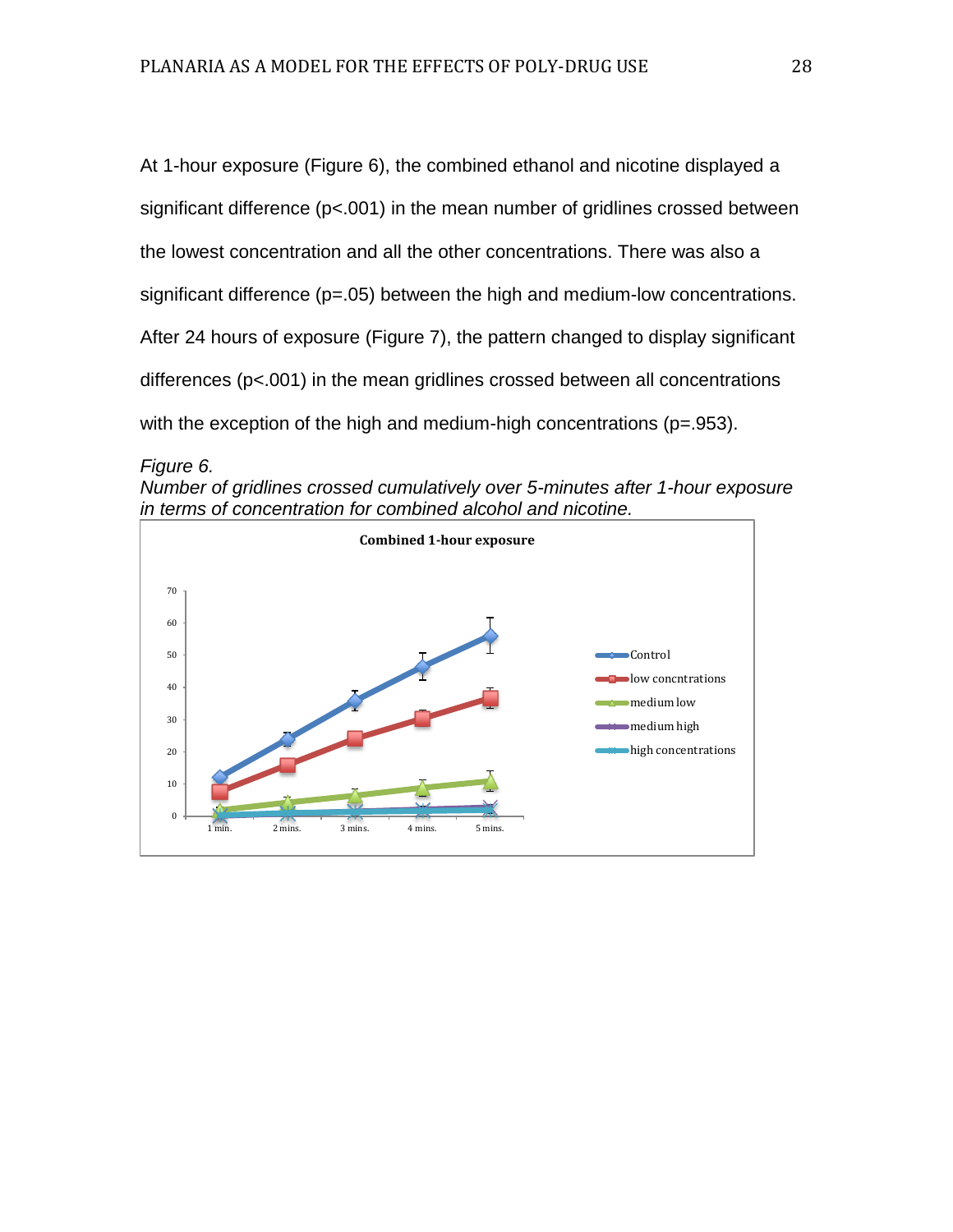



# **Simple effects of exposure**

Analysis of the simple effects for exposure time revealed a significant difference in the mean of gridlines crossed for the low concentration of nicotine, F(1,364)=12.8, p<.001. Similarly, the mean of gridlines crossed for ethanol revealed significant differences in terms of exposure for the low concentration,  $F(1,364)=21.8$ ,  $p<.001$ . Additionally, the medium-low and medium-high concentrations for ethanol also showed significant differences, F(1,364)=48.5, p<.001 and F(1,364)=17.1, p<.001 respectively. Interestingly, the combined alcohol and nicotine group only showed mean differences in terms of exposure for the medium-low concentration, F(1,364)=9.0, p<.005.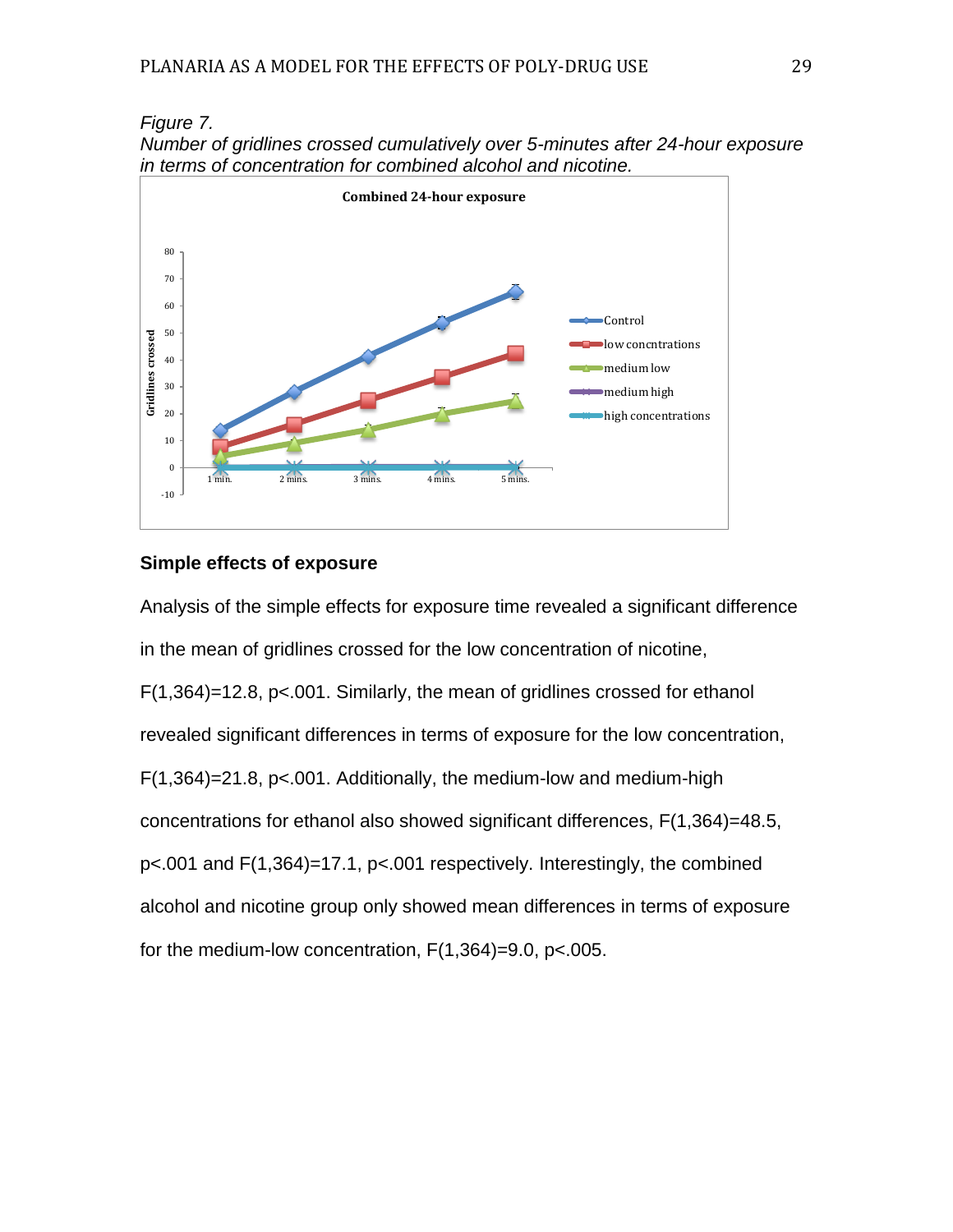# **Atypical behaviours**

The total atypical withdrawal behaviours observed over a 5-minute period were analyzed using a MANOVA. There was a significant interaction between type, concentration and exposure on the number of observed atypical behaviours,  $\Lambda$ =.813, F(36, 1579) = 2.117, p< .001.

Separate univariate ANOVAs on the various atypical behaviours revealed a significant 3-way type by concentration by exposure interaction effect on all behaviours (headbop, F(6,364)=2.2, p<.05; corkscrew, F(6,364)=2.8, p<.05; tailtwist, F(6,364)=3.0, p<.01; squirming, F(6,364)=4.4, p<.001; clinging,  $F(6,364)=2.7$ , p<.05), with the exception of the headswing,  $F(6, 364)=0.665$ , p=.618.

After 1-hour exposure, headbop, tailtwist, and squirming behaviours are significantly increased (p<.05) in the combined group compared to nicotine, ethanol and control groups in the low (Figure 8) and medium-low concentrations. After 24-hour exposure, headbop, tailtwist and squirming behaviours are significantly increased (p<.05) in the combined group compared to only the nicotine and control groups in the low (Figure 9) and medium-low concentrations. No difference is seen between the combined and ethanol groups at this point.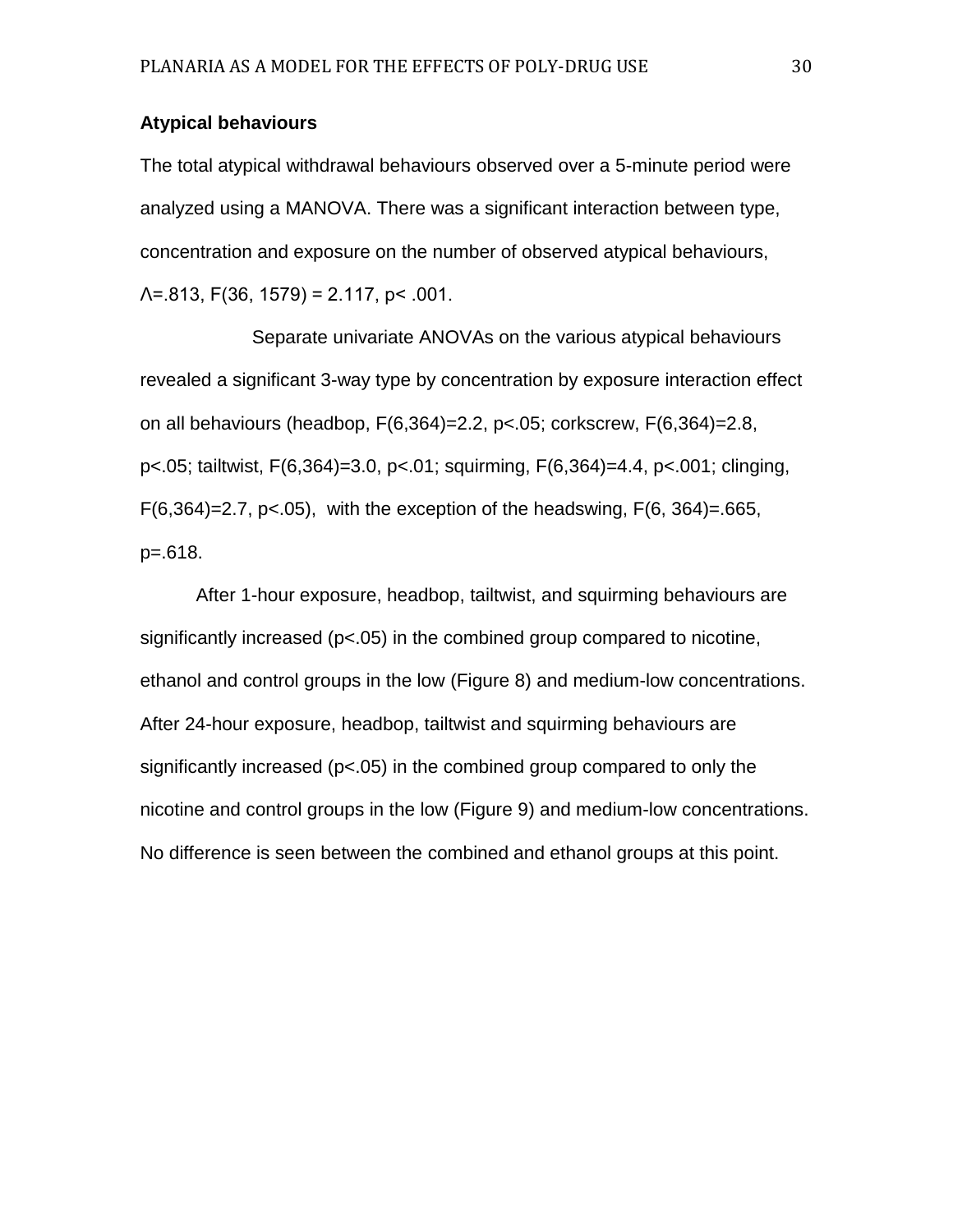*Figure 8.*





# *Figure 9.*

*The number of observed atypical behaviours in the lowest concentration over a 5-minute period after 24-hour exposure.* 

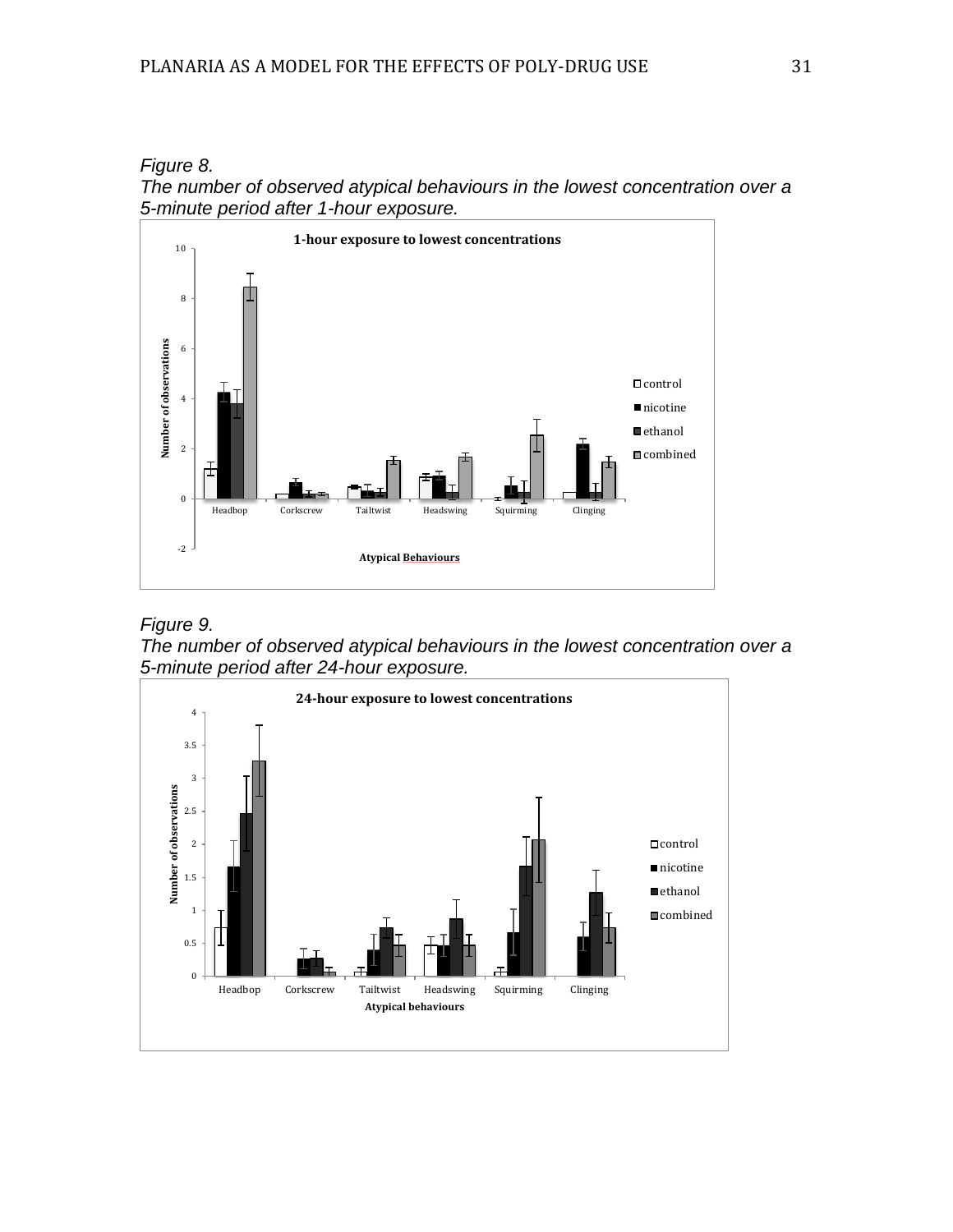In contrast, the general trend in the remaining higher concentrations is a significant decrease (p<.05) in headbop, clinging and squirming behaviours in the combined group compared to the ethanol and nicotine groups after 1-hour exposure. After 24-hour exposure to higher concentrations there was no significant difference between any of the drug groups in terms of atypical behaviours.

# **Discussion**

One of the main challenges in studying alcohol and nicotine co-usage is in understanding how they interact (NIAAA, 2000). Since both drugs work on some of the same mechanisms in the brain, it has proven rather difficult for researchers to tease apart the individual and combined effects of these drugs (NIAAA, 2000). Based on the results of this study, the interaction is not as clear-cut as expected, but is rather complex with various ways of interacting dependent on the various factors involved (concentration and exposure time).

As expected both behavioural paradigms support evidence of a withdrawal phenomenon in planaria with significant differences between drug groups and the control group. Since drug groups, (with the exception of the lowest .01% alcohol group) had significantly (p<.05) decreased locomotion (pLMV) compared to controls, this study allowed for the application of the withdrawal phenomenon described in cocaine and opioids to alcohol and nicotine. The increase in atypical behaviour observations in the drug groups compared to controls also provides supportive evidence of this withdrawal phenomenon.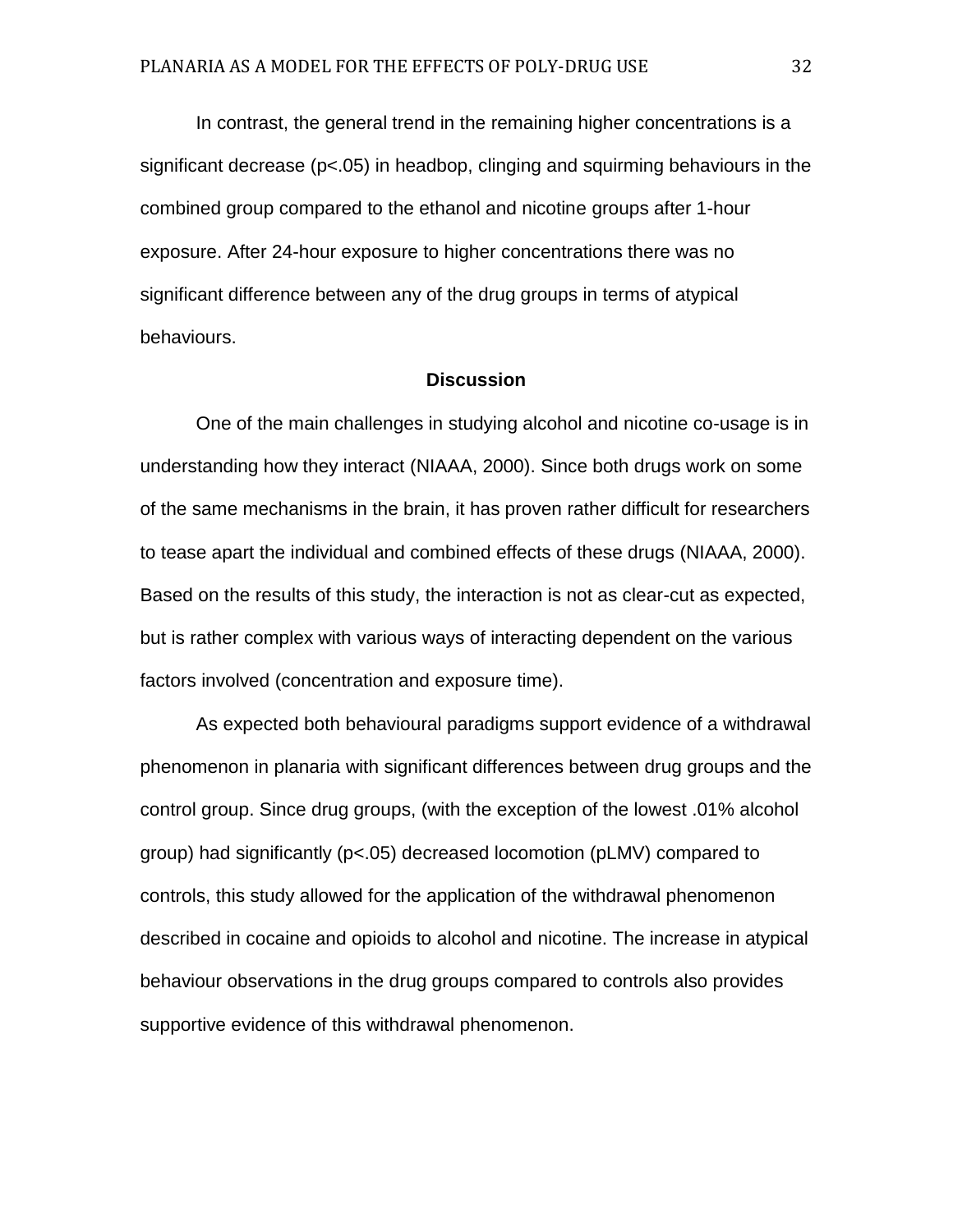The main hypothesis proposed a significant difference in both behavioural paradigms between the single and poly-drug groups, with a synergistic effect occurring between the alcohol and nicotine. Results effectively showed significant differences in pLMV between the single and poly drugs groups with the locomotion of the combined group being generally increased in comparison to nicotine, but decreased in comparison to ethanol. Planaria locomotion was therefore drastically decreased in the nicotine compared to ethanol groups. This single drug versus the poly drug group distinction was greater in the acute 1-hour exposure, but still visible in the medium-low concentration of the 24-hour exposure. The drastic difference in locomotion between nicotine and alcohol was significantly increased in the 24-hour compared to the 1-hour exposure time.

Essentially, it appears that in the poly drug group, nicotine has the overall greater effect, but the alcohol lessens its effect. Thus the same high concentration of nicotine is not as potent when combined with ethanol in the acute 1-hour exposure, and this appears to be independent of the concentration until the highest concentration is reached. The effect of alcohol on the potency of nicotine appears reduced however as the effects become long-term in the 24 hour exposure. It can be hypothesized that neuroadaptations of the planarian nervous system in the regulation of ethanol have occurred, lessening its debilitating effects from the acute (1-hour) to long-term (24-hour) phases.

As previously mentioned, the atypical behaviours in planaria each represent its own specific receptor-binding site and are therefore critical in providing knowledge of the receptors involved in the drug mechanism. Their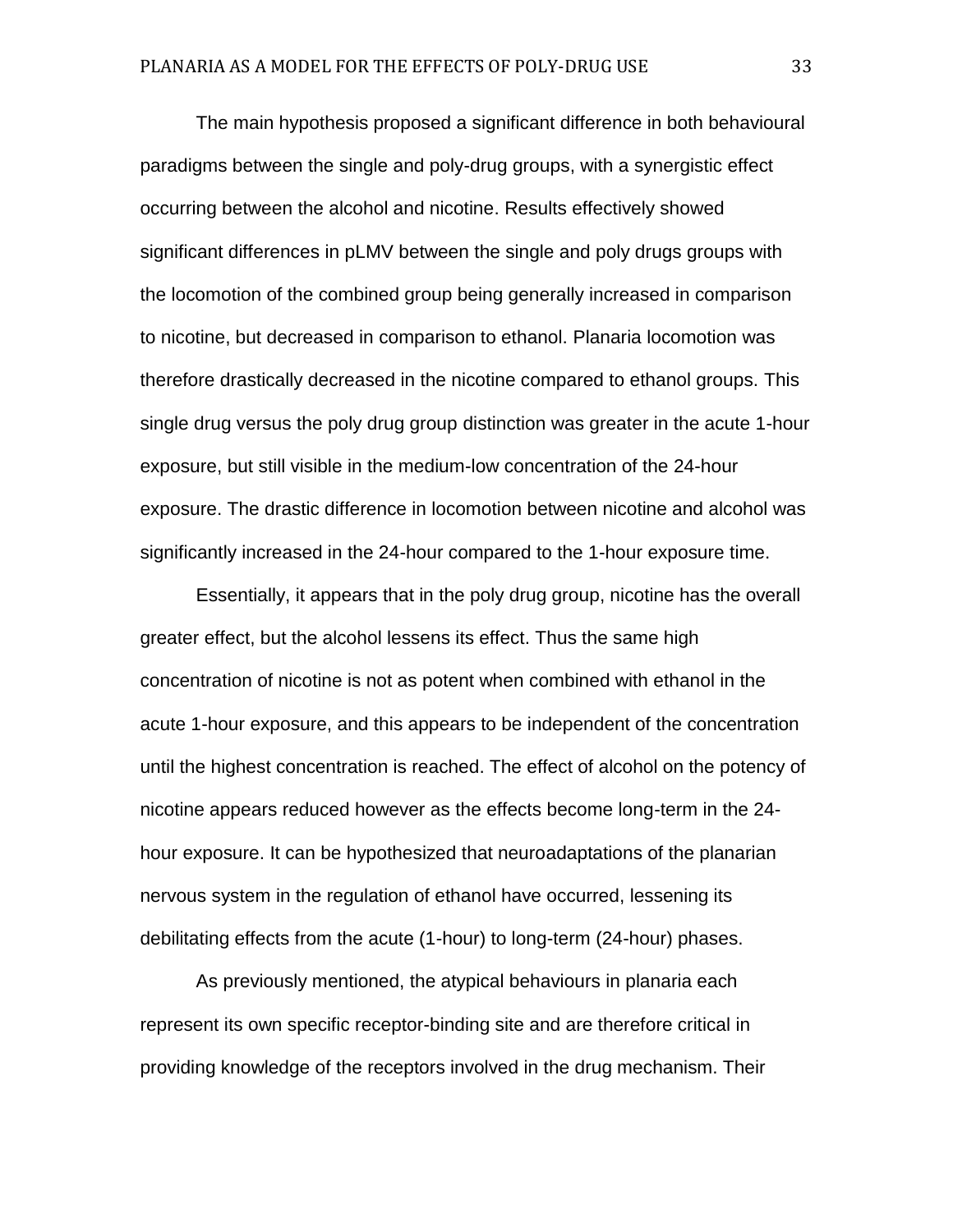specificity was initially determined when Venturini and colleagues, discovered screw-like (corkscrew) behaviours corresponded to dopamine D1 and C-like curling was found to correspond to dopamine D2 receptors (Venturini et. al., 1989). Since then, the screw-like behaviour has also been linked to the k-opioid receptors (Raffa et al., 2003), while C-like curling was found to correspond to glutamate receptors (Rawls, 2011). The differences in atypical behaviours observed between single and poly drug groups support the idea that different receptors are affected and have more or less activity in poly drug versus single drug groups. This difference in receptors provides the support and reasoning to imply that poly-drug use has different mechanisms in the brain than single drug use. Thus, we can imply that the mechanism or pathways for the action of the combined nicotine and ethanol is somewhat different than that of sole ethanol or nicotine.

The significant differences in exposure time varied dependent on the drug type. Long-term (24-hour) exposure caused significant decreases in locomotion in the nicotine-treated planarian, which may be attributed to significant damage to the system. However, in ethanol-treated planaria the nervous system appeared to show a form of neuroadaptation by developing a tolerance, which allowed for increased locomotion between the acute 1-hour and long-term 24-hour exposures.

# **Implications and future directions**

Overall, the results for the study showed that there is indeed a significant difference between the effects of single drug and poly-drugs in the planaria,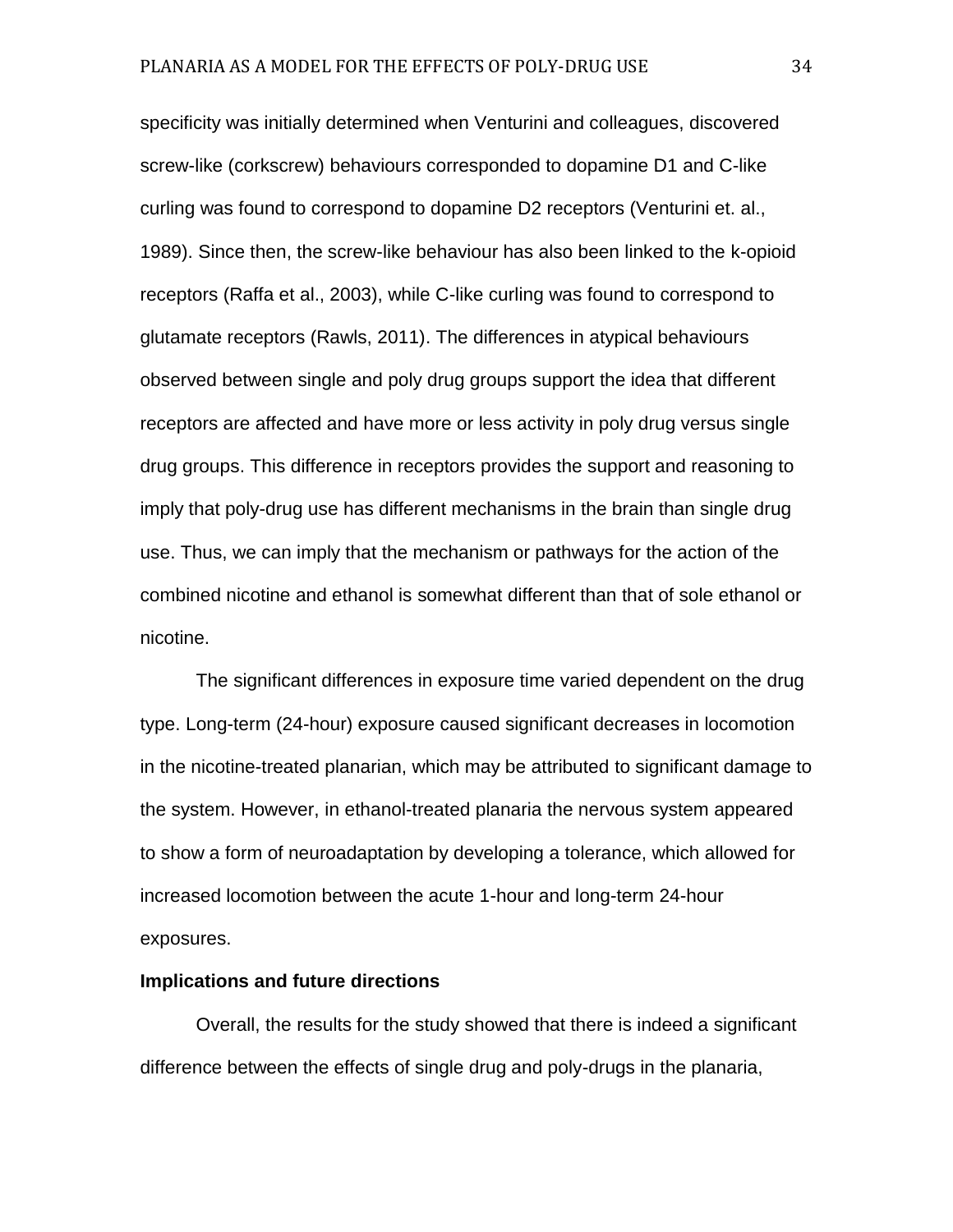specifically in regards to the co-use of alcohol and nicotine. With alcohol and nicotine co-use being so rampant and the numerous detrimental impacts globally that it holds on society, the elucidation of the mechanism of the interaction would provide the key to why their co-occurrence is so common.

The difference in atypical behaviours is a small clue in elucidating the mechanisms of this interaction. Currently however, these behaviours have only been quantified and described as a withdrawal phenomenon (Raffa and Valdez, 2005). Unfortunately, at this point in 2015, the corkscrew and C-like curling behaviours are the only behaviours in which the corresponding receptors have been determined. Thus, further research is necessary and the key to determining the corresponding receptors for the atypical behaviours that were found to show significant differences in this study. By figuring out the behaviour to receptor relationship, it will be easy to classify and have more insight into the differing and overlapping mechanisms behind the complex alcohol and nicotine relationship. Essentially, by figuring out the what, where and why behind the mechanisms between alcohol and nicotine complex, we can then determine how to better treat these kind of poly-drug addictions.

One of the biggest debates in addiction treatment facilities is whether or not treatment strategies for single drug addictions should differ if a person is addicted to more than one drug simultaneously. The results in this study provide evidence to support the idea that the co-abuse of alcohol and nicotine should have different treatments than those offered for single drug addictions to either substance.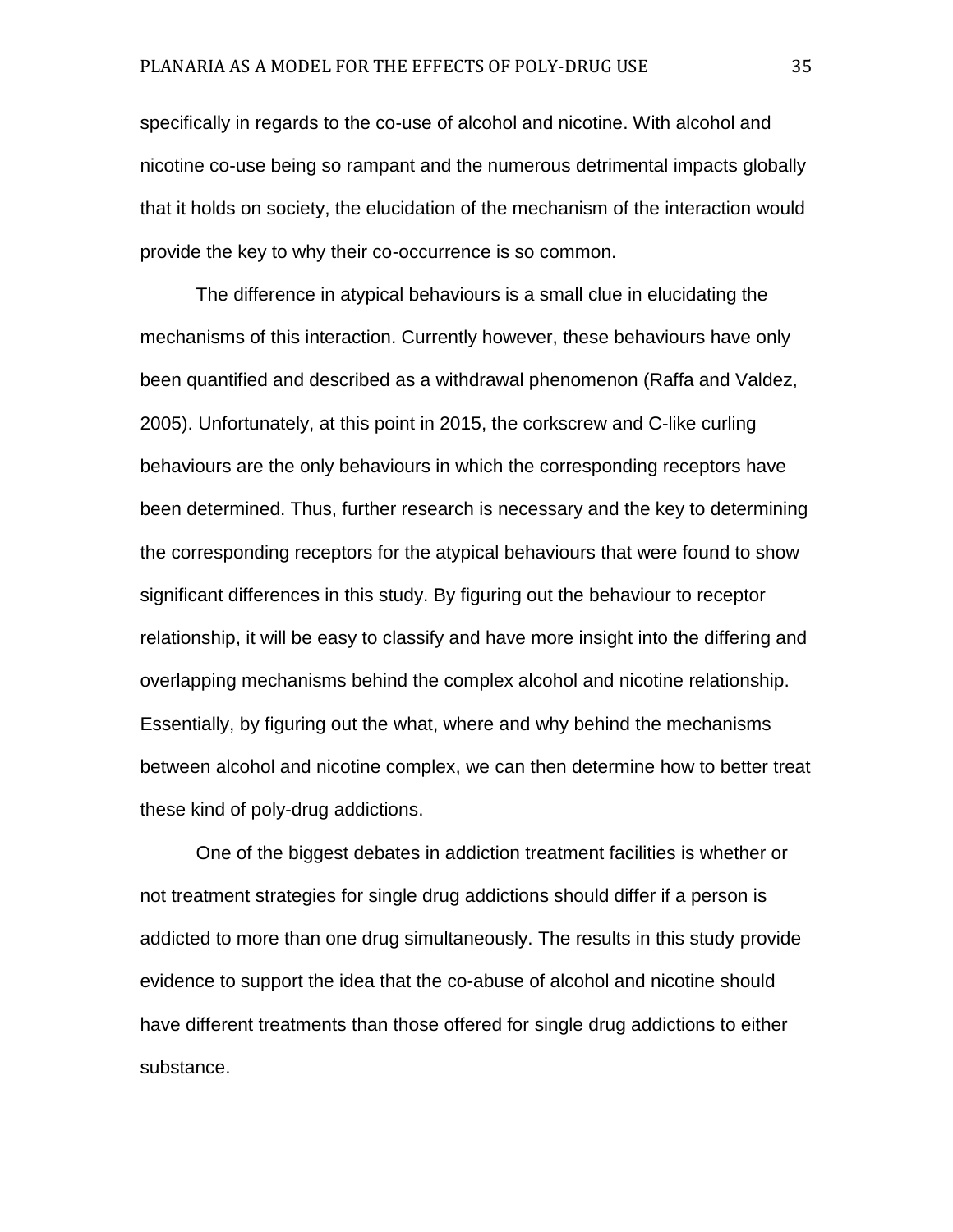In a broader sense, this study provides a small stepping-stone into polydrug research altogether. Since real life scenarios have greater instances of poly drug-use it is important that the interactions between drug addiction mechanisms in the brain are understood in order to provide adequate addiction treatments. Further research into not only the alcohol and nicotine relationship, but also other commonly co-used drugs such as alcohol and MDMA, alcohol and cocaine, or alcohol and marijuana warrant further insight.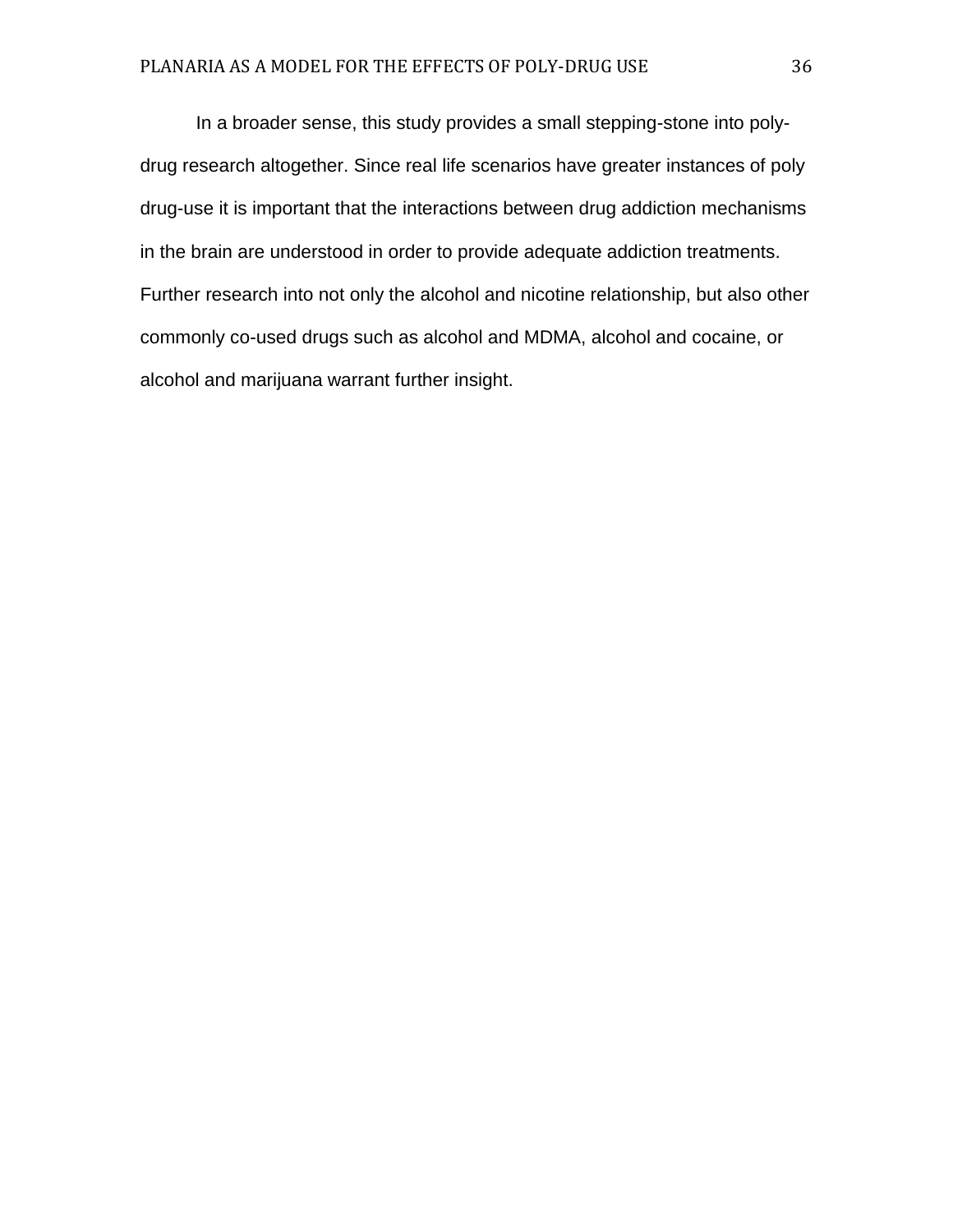# **References**

Bobo, J.K**.** & Husten, C. Sociocultural influences on smoking and drinking. *Alcohol Research & Health* 2000, 24(4),225–232. [PMID: 15986717](http://www.ncbi.nlm.nih.gov/entrez/query.fcgi?db=PubMed&cmd=search&term=15986717)

Butarelli, F. R., Pellicano, C. & Pontieri, F.E. (2008). Neuropharmacology and behaviour in planarians: Translations to mammals. *Comparative biochemistry and physiology C*. 147, 399-408. doi:10.1016/j.cbpc.2008.01.009

Carolei, A., Margotta, V. & Palladini, G. Proposal of a new model with dopaminergic-cholinergic interactions for neuropharmacological investigations, *Neuropsychobiology*. 1975.1,355–364.

Centers for disease control and prevention. Excessive drinking costs U.S. \$223.5 billion. Retrieved from http://www.cdc.gov/features/alcoholconsumption/ on April  $14^{th}$  2015.

Collins, A.C., and Marks, M.J. Animal models of alcohol-nicotine interactions. In: Fertig, J.B., and Allen, J.P. *Alcohol and Tobacco: From Basic Science to Clinical Practice.* NIAAA Research Monograph No. 30. NIH Pub. No. 95-3931. Washington, DC: Supt. of Docs., U.S. Govt. Print. Off., 1995. pp. 129-144.

Davis, T.J. & de Fiebre, C.M. Alcohol's actions on neuronal nicotinic acetylcholine receptors. *Biological Mechanisms*. 2006. 29(3), 179-185

D'Souza, M.S. and Markou, A. Neuronal mechanisms underlying development of nicotine dependence: implications for novel smoking-cessation treatments. *PMC*. 2011. 6(1),4-16. PMCID: PMC3188825

Grant, B.F**.,** Hasin, D.S., Chou, S.P. Nicotine dependence and psychiatric disorders in the United States: Results from the National Epidemiologic Survey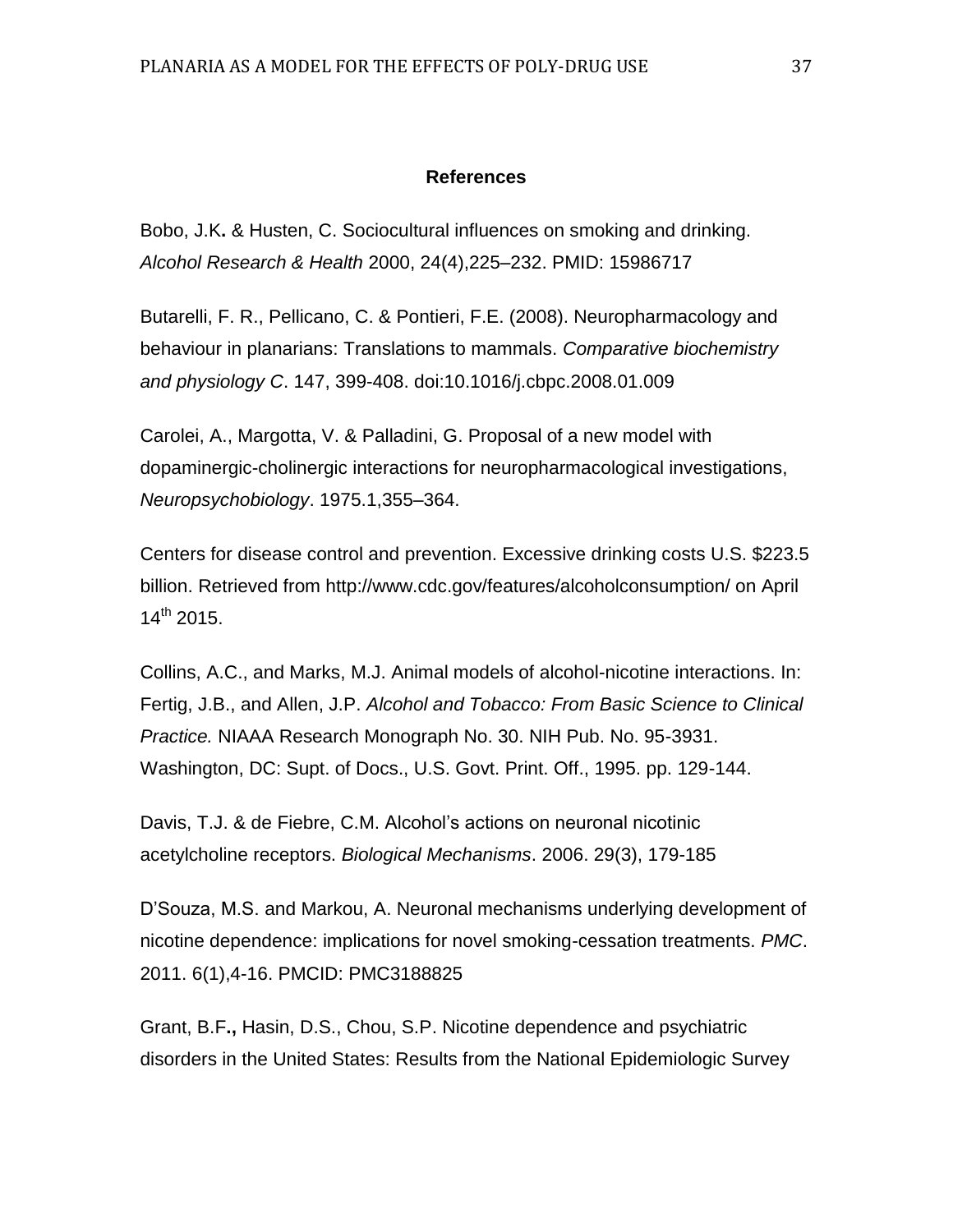on Alcohol and Related Conditions. *Archives of General Psychiatry* 2004. 61:1107–1115. [PMID: 15520358](http://www.ncbi.nlm.nih.gov/entrez/query.fcgi?db=PubMed&cmd=search&term=15520358)

Grimm, J.W., Hope, B.T., Wise, R.A., Shaham, Y. Incubation of cocaine craving after withdrawal. *Nature.* 2001. 412:141–142.

Hurt, R.D., Eberman, K.M., Croghan, I.T. (1994). Nicotine dependence treatment during in-patient treatment for other addictions: A prospective intervention trial. *Alcoholism: Clinical and Experimental Research* 18,867–872.

Hurt, R.D., Offord, K.P., Croghan, I.T.(1996). Mortality following inpatient addictions treatment: Role of tobacco use in a community-based cohort. *Journal of the American Medical Association* 275(14),1097–1103.

Hymen, S.E. (2005). Addiction: A disease of learning and memory. *Am J Psychiatry*, 162(8), 1414-1422. Retrieved from <http://ajp.psychiatryonline.org/data/Journals/AJP/4015/1414.pdf>

Koob, G.F. (2011). Neurobiology of addiction. *Focus*: 9,55-65. Retrieved from <http://focus.psychiatryonline.org/article.aspx?articleID=114916>

Li, T., Volkow, N.D., Baler, R.D., Mark, E. (2007). The biological bases of nicotine and alcohol co-addiction. *BIOL PSYCHIATRY*. 61, 1-3. doi:10.1016/j.biopsych.2006.11.004

Lovinger, David.M. (2008). Communication networks in the brain: Neurons, receptos, neurotransmitters, and alcohol. *National Institute on Alcohol Abuse and Alcoholism.* Retrieved from http://pubs.niaaa.nih.gov/publications/arh313/196- 214.htm

Markou, A. (2008). Neurobiology of nicotine dependence. *PMC*. 363(1507),3159- 68. doi:10.1098/rstb.2008.0095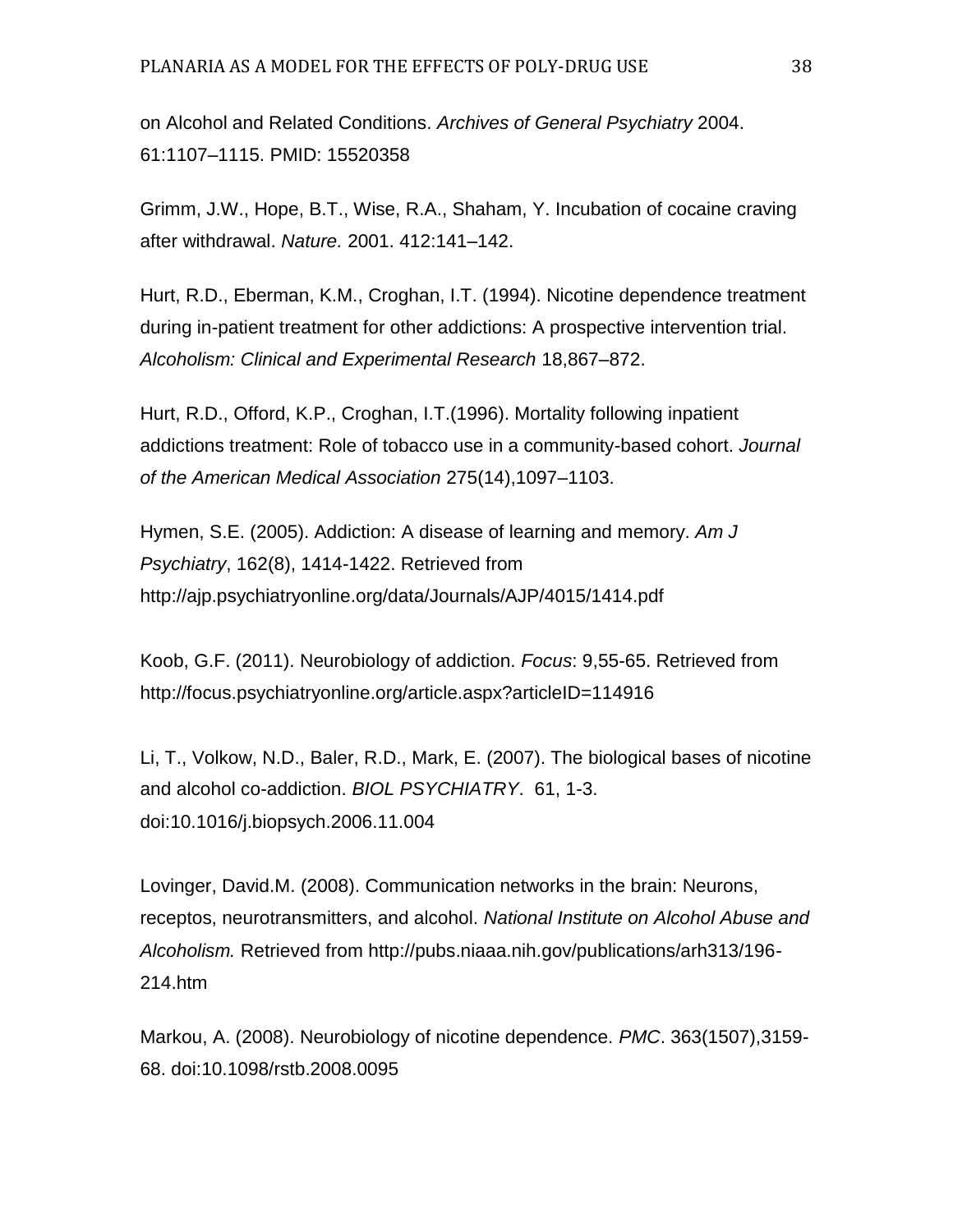# PLANARIA AS A MODEL FOR THE EFFECTS OF POLY-DRUG USE 39

National Institute on Drug Abuse. Cigarettes and Other Tobacco Products Retrieved from http://www.drugabuse.gov/publications/drugfacts/cigarettes-othertobacco-products on April 14, 2015

The National Survey on drug use and health. (2012). More than 7 million children live with a parent with alcohol problems. Retrieved from http://media.samhsa.gov/data/spotlight/Spot061ChildrenOfAlcoholics2012.pdf on april 12th 2015.

NIAAA. (2015). Alcohol facts and statistics. Retrieved from http://pubs.niaaa.nih.gov/publications/AlcoholFacts&Stats/AlcoholFacts&Stats.pdf

NIAAA. (2007). Drugs, brain, and behaviour: the science of addiction. Retrieved from http://www.drugabuse.gov/publications/science-addiction/citations

NIAAA. (2000). Alcohol, the brain and behaviour: mechanisms of addiction. *Alcohol Alert.* 24(1): 12-16.

Pagan, O.R., Baker, D., Deats, S., Montgomery, E., Tenaglia, M., Randolph, C., Kotturu, D., Tallarida, C.,, Bach, D., Wilk, G., Rawls S. & Raffa, R.B. (2012). Planrians in pharmacology: parthenolide is a specific behaviural anatagonist of cocaine in the planarian Girardia tigrina. *The international journal of developmental biology.* 56:193-96. doi: 10.1387/ijdb.113486op

Patten, C.A.; Martin, J.E.; and Owen, N. Can psychiatric and chemical dependency treatment units be smoke free? *J Subst Abuse Treat* 13(2):107-118, 1996.

Raffa, R.B. (2008). Poly-drug abuse and Planarians as model. In *Planaria: A model for drug action and abuse* (Chapter 8: Planaria as model in drug abuse research), Retrieved from http://www.landesbioscience.com/iu/Raffa\_9781587064128.pdf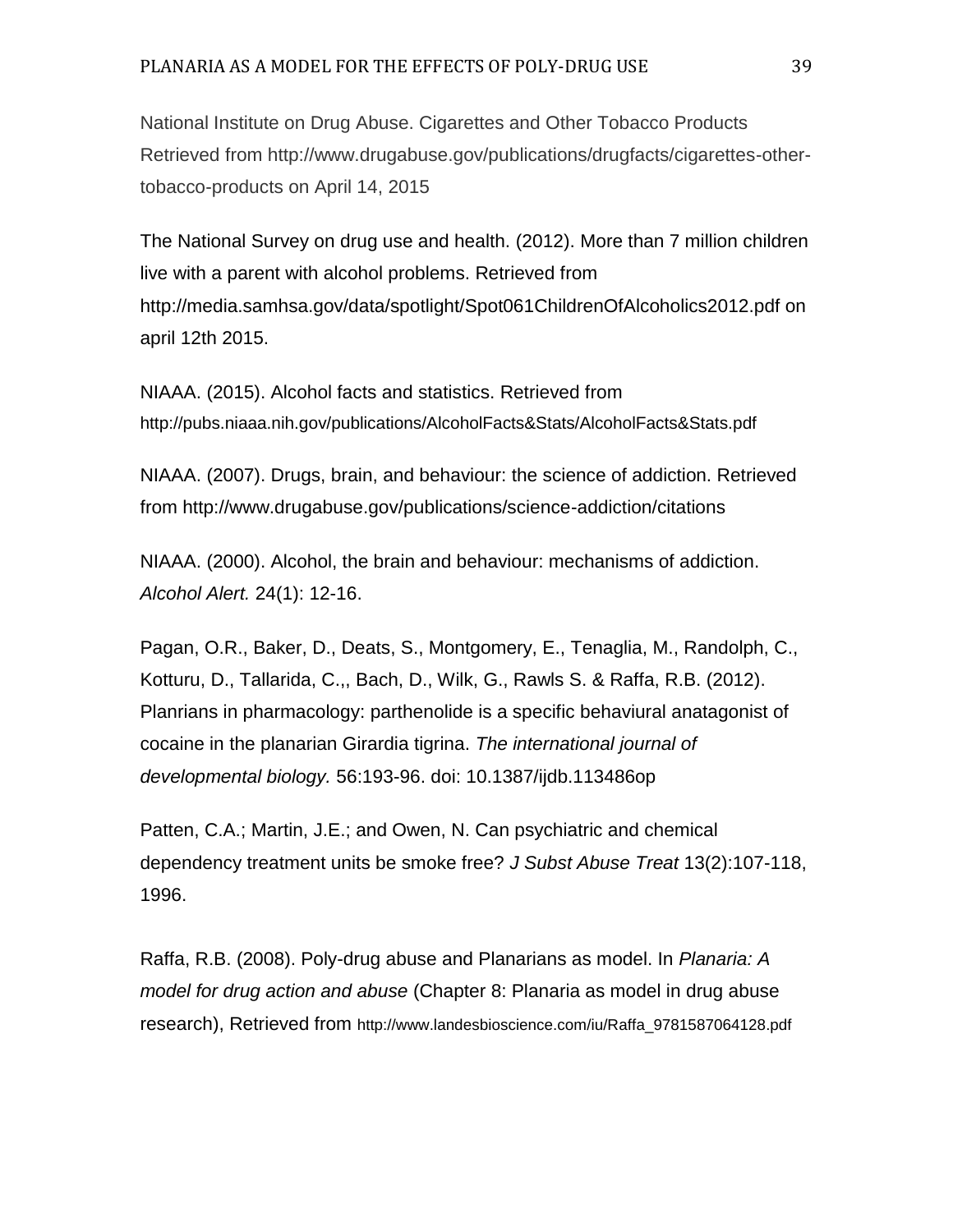Raffa, R.B. & Desai, P. (2005). Description and quantification of cocaine withdrawal signs in Planaria. *Brain research*: 1032: 200-2.

Raffa, R.B., Stagliano, G.W. & Tallarida, R.J. (2006). Nonlinear and superadditive withdrawal from cocaine: cannabinoid combinations in planarians.

*European journal of pharmacology*. 556(1-3): 89-90. doi:10.1016/j.ejphar.2006.10.05

Raffa, R.B., Stagliano, G. W. & Umeda, S. (2003). κ- Opioid withdrawal in *Planaria*. *Neuroscience Letters*, 349, 139-142

Rawls, S.M., Patil, T., Yuvasheva, E. & Raffa, R.B. (2011). First evidence that drugs of abuse produce behavioural sensitization and cross-sensitization in planarians. *NCBI*: 21(4): 301-13. doi: 10.1097/FBP.0b013e32833b0096 Retrieved from<http://www.ncbi.nlm.nih.gov/pmc/articles/PMC2924658/>

Rawls, S.M., Patil, T., Tallarida, C.S., Baron, S., Kim, M., Song, K., Ward, S. & Raffa, R.B. (2011). Nicotine behavioural pharmacology: clues from planarians. [Abstract]. *PubMed*: 118(2-3): 274-9. doi: 10.1016/j.drugalcdep.2011.04.001

Robert, & Paquet, . (2002). How drugs affect Neurotransmitters. *The Brain from top to bottom.* Retrieved from [http://thebrain.mcgill.ca/flash/i/i\\_03/i\\_03\\_m/i\\_03\\_m\\_par/i\\_03\\_m\\_par\\_nicotine.htm](http://thebrain.mcgill.ca/flash/i/i_03/i_03_m/i_03_m_par/i_03_m_par_nicotine.html#drogues) [l#drogues](http://thebrain.mcgill.ca/flash/i/i_03/i_03_m/i_03_m_par/i_03_m_par_nicotine.html#drogues)

Sarnat, H. B. & Netsky, M.G. (2002). When does a ganglion become a brain? Evolutionary origin of the central nervous system. *Seminars in Pediatric Neurology*. 9(4):240-253.

Spanagel, R., Zink, M. & Sommer, W.H. (2013). Neurobiology of alcohol addiction [Abstract]. 2745-2773. Retrieved from http://link.springer.com/referenceworkentry/10.1007%2F978-1-4614-1997-6\_107